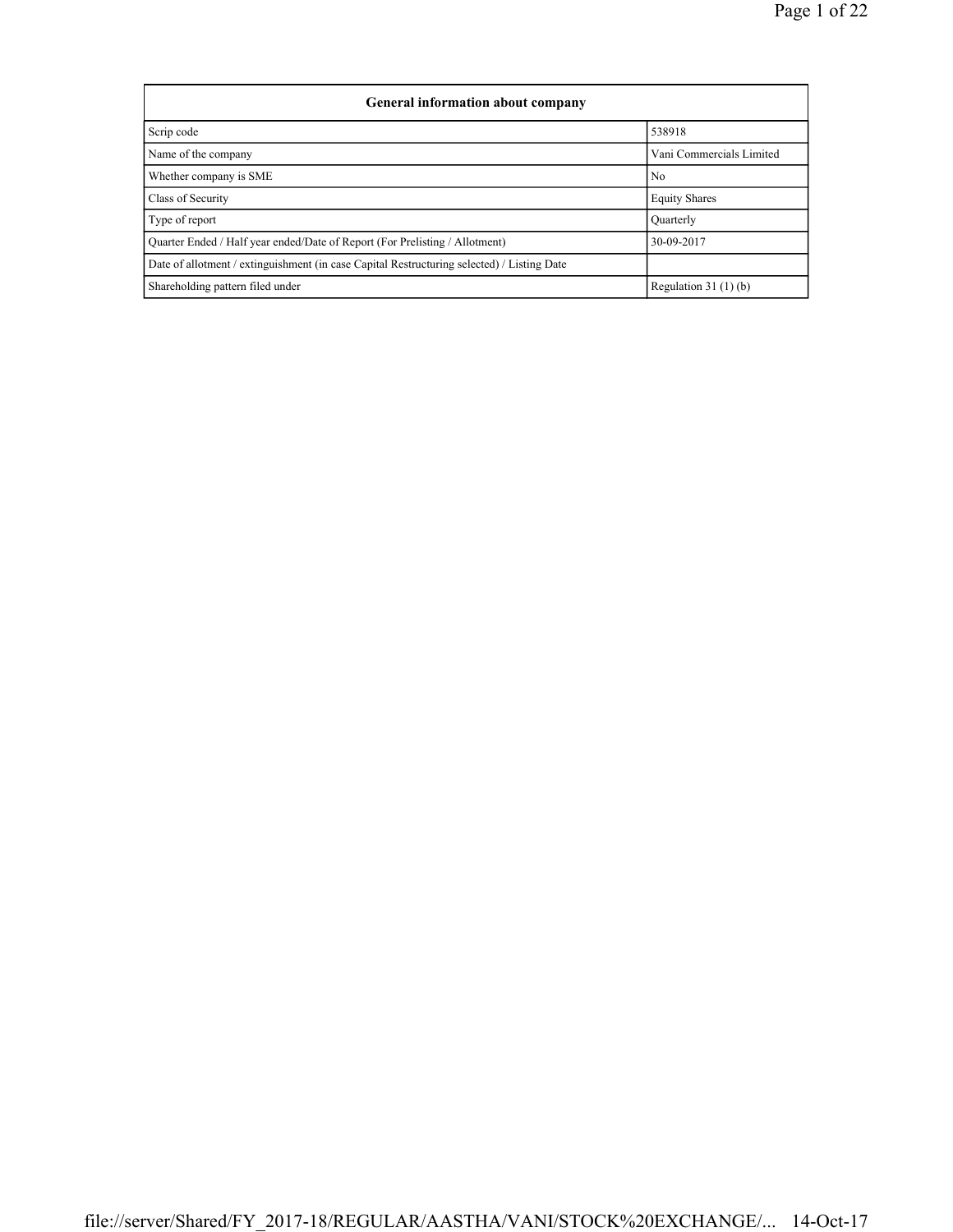| Sr. No.        | Particular                                                                             | Yes/No         |
|----------------|----------------------------------------------------------------------------------------|----------------|
|                | Whether the Listed Entity has issued any partly paid up shares?                        | N <sub>0</sub> |
| $\overline{2}$ | Whether the Listed Entity has issued any Convertible Securities?                       | N <sub>0</sub> |
|                | Whether the Listed Entity has issued any Warrants?                                     | N <sub>0</sub> |
| $\overline{4}$ | Whether the Listed Entity has any shares against which depository receipts are issued? | No             |
|                | Whether the Listed Entity has any shares in locked-in?                                 | N <sub>0</sub> |
| -6             | Whether any shares held by promoters are pledge or otherwise encumbered?               | N <sub>0</sub> |
|                | Whether company has equity shares with differential voting rights?                     | No             |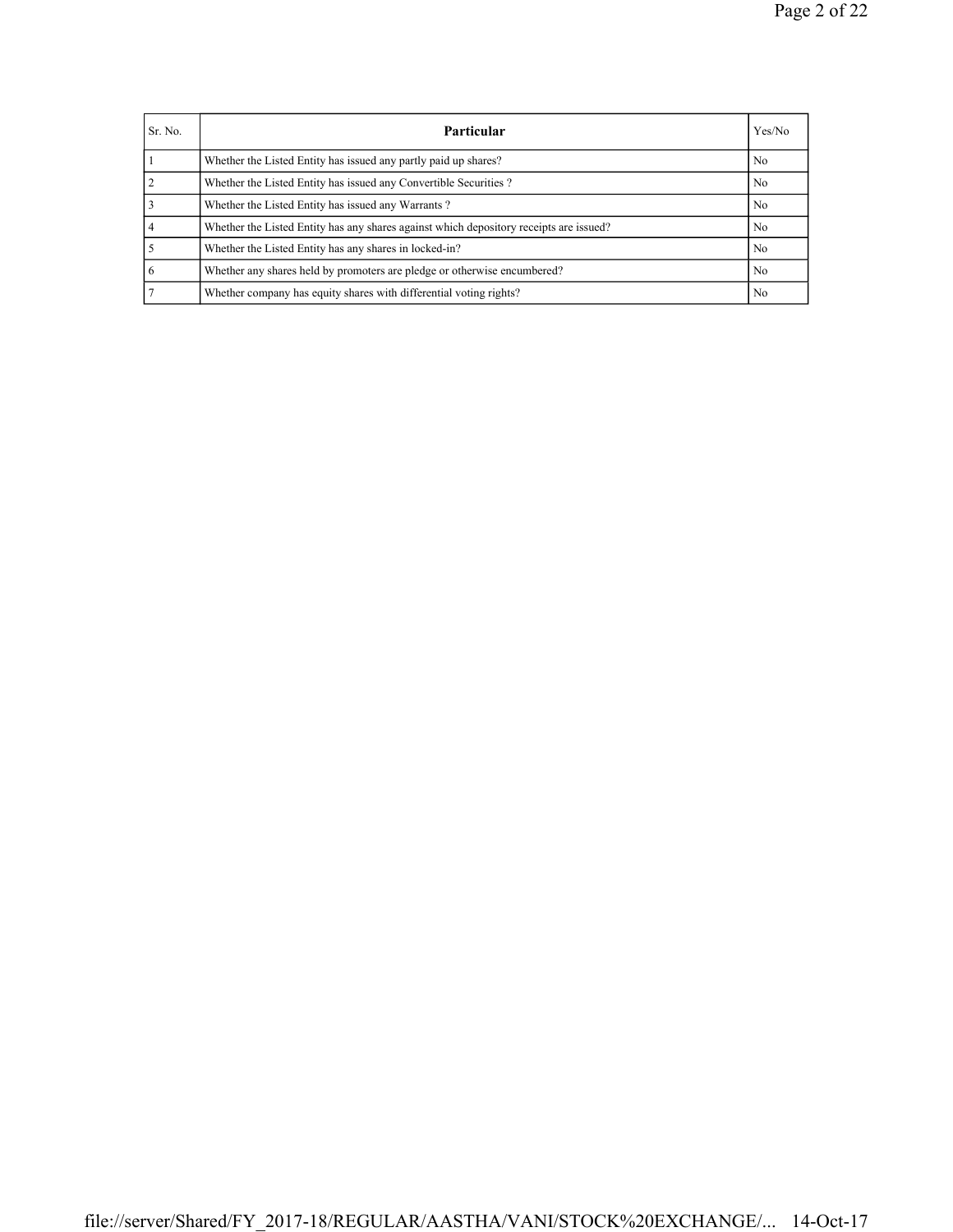|                 | Table I - Summary Statement holding of specified securities |                                  |                                                            |                             |                          |                                                  |                                                |                              |               |                                      |                     |  |  |
|-----------------|-------------------------------------------------------------|----------------------------------|------------------------------------------------------------|-----------------------------|--------------------------|--------------------------------------------------|------------------------------------------------|------------------------------|---------------|--------------------------------------|---------------------|--|--|
|                 | Category of<br>shareholder<br>(II)                          | Nos. Of<br>shareholders<br>(III) | No. of<br>fully paid<br>up equity<br>shares<br>held $(IV)$ | No. Of<br>Partly            | No. Of<br>shares         | Total nos.                                       | Shareholding as<br>a % of total no.            | class of securities (IX)     |               | Number of Voting Rights held in each |                     |  |  |
| Category<br>(1) |                                                             |                                  |                                                            | paid-up<br>equity<br>shares | underlying<br>Depository | shares<br>held (VII)<br>$= (IV) +$<br>$(V)+(VI)$ | of shares<br>(calculated as<br>per SCRR, 1957) | No of Voting (XIV)<br>Rights |               |                                      | Total as a          |  |  |
|                 |                                                             |                                  |                                                            | held<br>(V)                 | Receipts<br>(VI)         |                                                  | (VIII) As a % of<br>$(A+B+C2)$                 | Class<br>eg: $X$             | Class<br>eg:y | Total                                | $%$ of<br>$(A+B+C)$ |  |  |
| (A)             | Promoter &<br>Promoter<br>Group                             | 7                                | 235100                                                     |                             |                          | 235100                                           | 5.71                                           | 235100                       |               | 235100                               | 5.71                |  |  |
| (B)             | Public                                                      | 1225                             | 3884700                                                    |                             |                          | 3884700                                          | 94.29                                          | 3884700                      |               | 3884700                              | 94.29               |  |  |
| (C)             | Non<br>Promoter-<br>Non Public                              |                                  |                                                            |                             |                          |                                                  |                                                |                              |               |                                      |                     |  |  |
| (C1)            | <b>Shares</b><br>underlying<br><b>DRs</b>                   |                                  |                                                            |                             |                          |                                                  |                                                |                              |               |                                      |                     |  |  |
| (C2)            | Shares held<br>by<br>Employee<br>Trusts                     |                                  |                                                            |                             |                          |                                                  |                                                |                              |               |                                      |                     |  |  |
|                 | Total                                                       | 1232                             | 4119800                                                    |                             |                          | 4119800                                          | 100                                            | 4119800                      |               | 4119800                              | 100                 |  |  |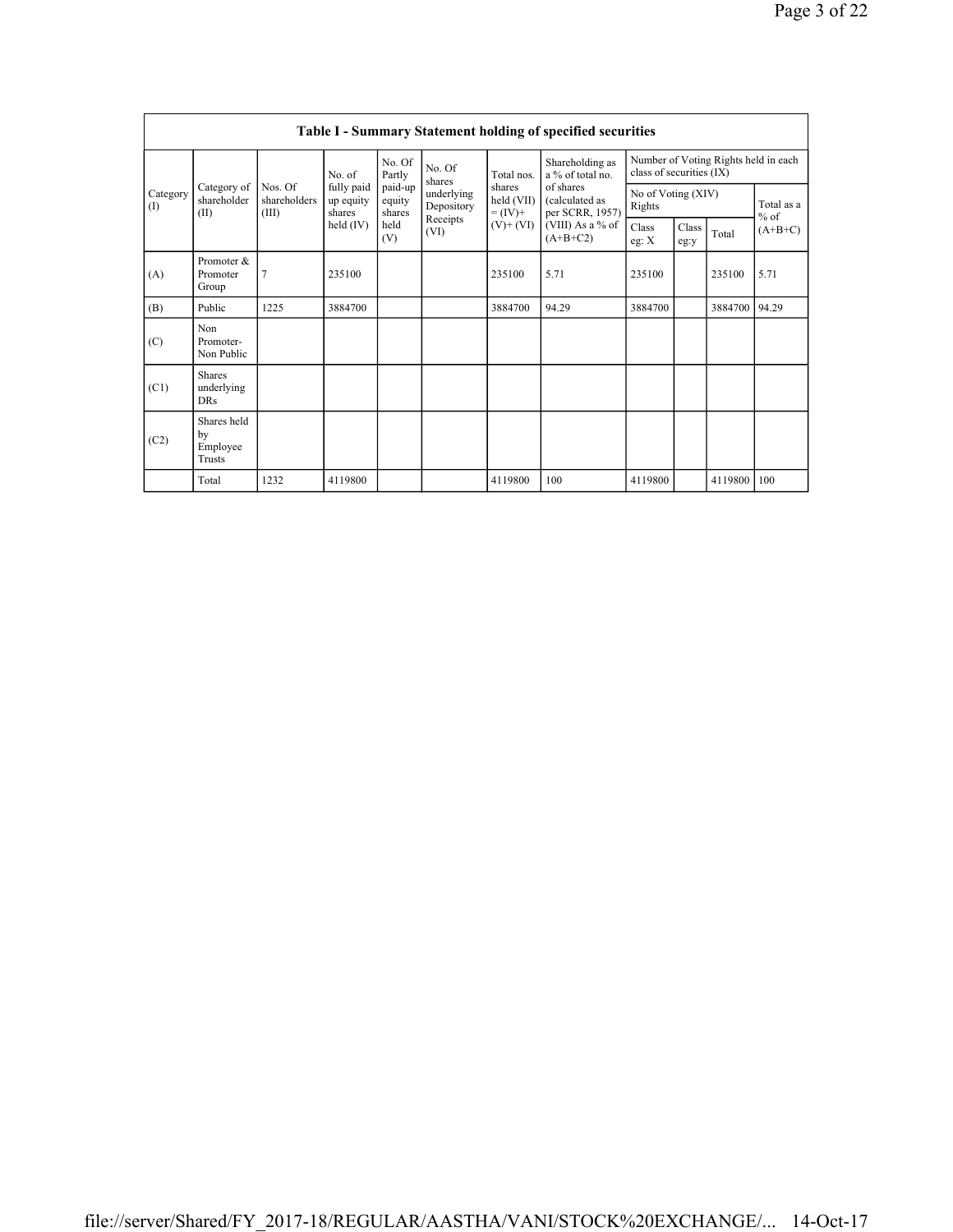|                 | Table I - Summary Statement holding of specified securities |                                                                                         |                                                                             |                                                                                                               |                                                                                                            |                                        |                                                      |                                                                               |                                         |                                       |  |  |
|-----------------|-------------------------------------------------------------|-----------------------------------------------------------------------------------------|-----------------------------------------------------------------------------|---------------------------------------------------------------------------------------------------------------|------------------------------------------------------------------------------------------------------------|----------------------------------------|------------------------------------------------------|-------------------------------------------------------------------------------|-----------------------------------------|---------------------------------------|--|--|
| Category<br>(1) | Category of<br>shareholder<br>(II)                          | No. Of<br><b>Shares</b><br>Underlying<br>Outstanding<br>convertible<br>securities $(X)$ | No. of<br><b>Shares</b><br>Underlying<br>Outstanding<br>Warrants<br>$(X_i)$ | No. Of Shares<br>Underlying<br>Outstanding<br>convertible<br>securities and<br>No. Of<br>Warrants (Xi)<br>(a) | Shareholding, as<br>a % assuming full<br>conversion of<br>convertible<br>securities (as a<br>percentage of | Number of<br>Locked in<br>shares (XII) |                                                      | Number of<br><b>Shares</b><br>pledged or<br>otherwise<br>encumbered<br>(XIII) |                                         | Number of<br>equity shares<br>held in |  |  |
|                 |                                                             |                                                                                         |                                                                             |                                                                                                               | diluted share<br>capital) $(XI)$ =<br>(VII)+(X) As a %<br>of $(A+B+C2)$                                    | No.<br>(a)                             | As a $%$<br>of total<br><b>Shares</b><br>held<br>(b) | No.<br>(a)                                                                    | As a %<br>of total<br>Shares<br>held(b) | dematerialized<br>form (XIV)          |  |  |
| (A)             | Promoter &<br>Promoter<br>Group                             |                                                                                         |                                                                             |                                                                                                               | 5.71                                                                                                       |                                        |                                                      |                                                                               |                                         | 235100                                |  |  |
| (B)             | Public                                                      |                                                                                         |                                                                             |                                                                                                               | 94.29                                                                                                      |                                        |                                                      |                                                                               |                                         | 2387700                               |  |  |
| (C)             | Non<br>Promoter-<br>Non Public                              |                                                                                         |                                                                             |                                                                                                               |                                                                                                            |                                        |                                                      |                                                                               |                                         |                                       |  |  |
| (C1)            | <b>Shares</b><br>underlying<br><b>DRs</b>                   |                                                                                         |                                                                             |                                                                                                               |                                                                                                            |                                        |                                                      |                                                                               |                                         |                                       |  |  |
| (C2)            | Shares held<br>by<br>Employee<br>Trusts                     |                                                                                         |                                                                             |                                                                                                               |                                                                                                            |                                        |                                                      |                                                                               |                                         |                                       |  |  |
|                 | Total                                                       |                                                                                         |                                                                             |                                                                                                               | 100                                                                                                        |                                        |                                                      |                                                                               |                                         | 2622800                               |  |  |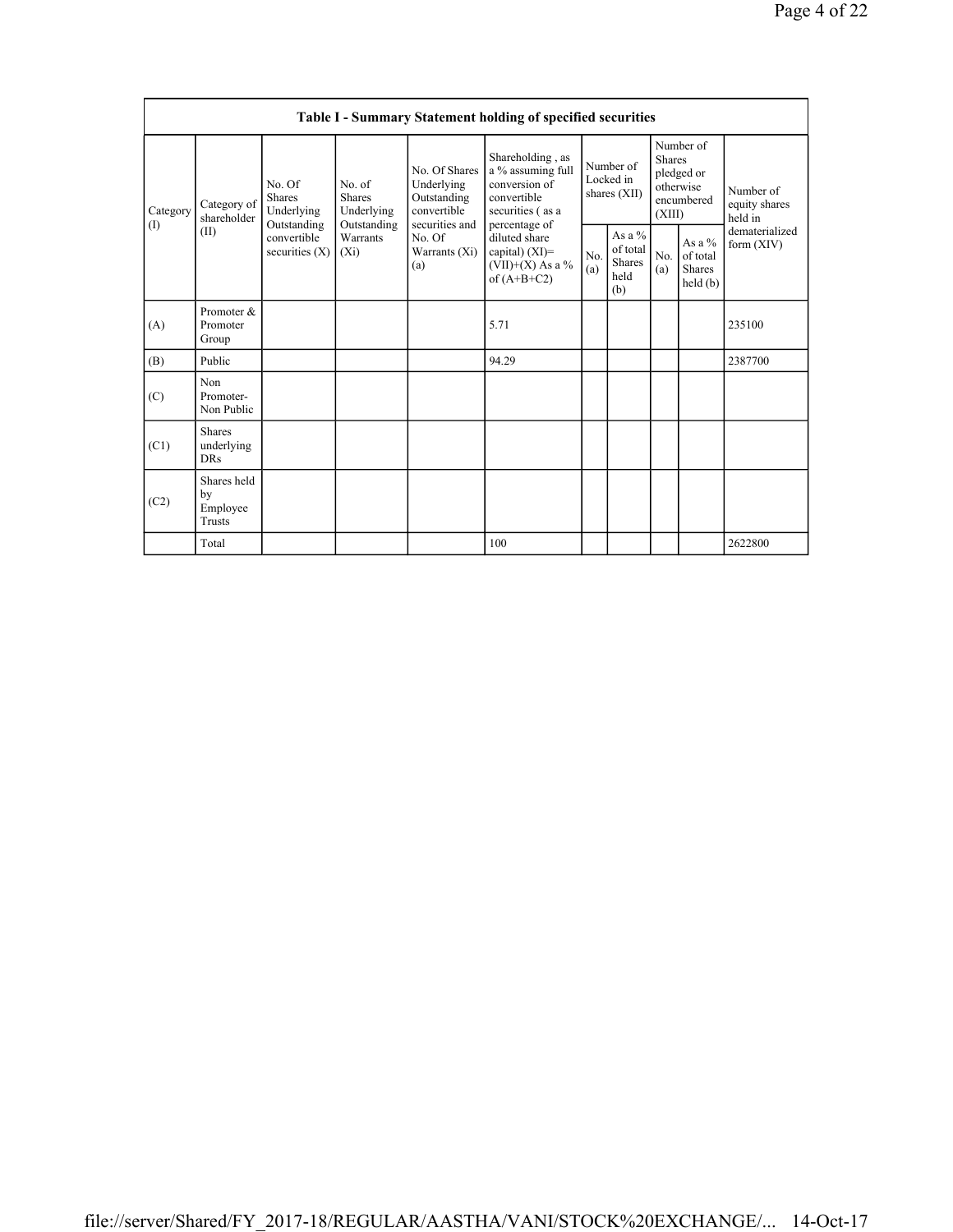|                                                                                             | Table II - Statement showing shareholding pattern of the Promoter and Promoter Group                                |                                                                              |                         |                                 |                          |                             |                                                                                  |                           |               |                                                                  |                                 |  |  |  |
|---------------------------------------------------------------------------------------------|---------------------------------------------------------------------------------------------------------------------|------------------------------------------------------------------------------|-------------------------|---------------------------------|--------------------------|-----------------------------|----------------------------------------------------------------------------------|---------------------------|---------------|------------------------------------------------------------------|---------------------------------|--|--|--|
|                                                                                             |                                                                                                                     |                                                                              | No. of                  | No.<br>Of<br>Partly             | No. Of<br>shares         | Total<br>nos.<br>shares     | Shareholding<br>as a % of<br>total no. of                                        |                           |               | Number of Voting Rights held in<br>each class of securities (IX) |                                 |  |  |  |
| Sr.                                                                                         | Category & Name<br>of the                                                                                           | Nos. Of<br>shareholders                                                      | fully paid<br>up equity | paid-<br>up                     | underlying<br>Depository | held<br>$(VII) =$           | shares<br>(calculated as<br>per SCRR,<br>1957) (VIII)<br>As a % of<br>$(A+B+C2)$ | No of Voting (XIV) Rights |               |                                                                  | Total<br>as a %                 |  |  |  |
|                                                                                             | Shareholders (I)                                                                                                    | (III)                                                                        | shares<br>held $(IV)$   | equity<br>shares<br>held<br>(V) | Receipts<br>(VI)         | $(IV)$ +<br>$(V)$ +<br>(VI) |                                                                                  | Class eg:<br>Χ            | Class<br>eg:y | Total                                                            | of<br>Total<br>Voting<br>rights |  |  |  |
| A                                                                                           | Table II - Statement showing shareholding pattern of the Promoter and Promoter Group                                |                                                                              |                         |                                 |                          |                             |                                                                                  |                           |               |                                                                  |                                 |  |  |  |
| (1)                                                                                         | Indian                                                                                                              |                                                                              |                         |                                 |                          |                             |                                                                                  |                           |               |                                                                  |                                 |  |  |  |
| (a)                                                                                         | Individuals/Hindu<br>undivided Family                                                                               | 7                                                                            | 235100                  |                                 |                          | 235100                      | 5.71                                                                             | 235100                    |               | 235100                                                           | 5.71                            |  |  |  |
| Sub-Total<br>(A)(1)                                                                         |                                                                                                                     | 7                                                                            | 235100                  |                                 |                          | 235100                      | 5.71                                                                             | 235100                    |               | 235100                                                           | 5.71                            |  |  |  |
| (2)                                                                                         | Foreign                                                                                                             |                                                                              |                         |                                 |                          |                             |                                                                                  |                           |               |                                                                  |                                 |  |  |  |
| Total<br>Shareholding<br>of Promoter<br>and Promoter<br>Group $(A)=$<br>$(A)(1)+(A)$<br>(2) |                                                                                                                     | 7                                                                            | 235100                  |                                 |                          | 235100                      | 5.71                                                                             | 235100                    |               | 235100                                                           | 5.71                            |  |  |  |
| B                                                                                           |                                                                                                                     | Table III - Statement showing shareholding pattern of the Public shareholder |                         |                                 |                          |                             |                                                                                  |                           |               |                                                                  |                                 |  |  |  |
| (1)                                                                                         | Institutions                                                                                                        |                                                                              |                         |                                 |                          |                             |                                                                                  |                           |               |                                                                  |                                 |  |  |  |
| (3)                                                                                         | Non-institutions                                                                                                    |                                                                              |                         |                                 |                          |                             |                                                                                  |                           |               |                                                                  |                                 |  |  |  |
| (a(i))                                                                                      | Individuals -<br>i.Individual<br>shareholders<br>holding nominal<br>share capital up to<br>Rs. 2 lakhs.             | 1152                                                                         | 714283                  |                                 |                          | 714283                      | 17.34                                                                            | 714283                    |               | 714283                                                           | 17.34                           |  |  |  |
| (a(ii))                                                                                     | Individuals - ii.<br>Individual<br>shareholders<br>holding nominal<br>share capital in<br>excess of Rs. 2<br>lakhs. | 25                                                                           | 1835778                 |                                 |                          | 1835778                     | 44.56                                                                            | 1835778                   |               | 1835778                                                          | 44.56                           |  |  |  |
| (e)                                                                                         | Any Other<br>(specify)                                                                                              | 48                                                                           | 1334639                 |                                 |                          | 1334639                     | 32.4                                                                             | 1334639                   |               | 1334639                                                          | 32.4                            |  |  |  |
| Sub-Total (B)<br>(3)                                                                        |                                                                                                                     | 1225                                                                         | 3884700                 |                                 |                          | 3884700                     | 94.29                                                                            | 3884700                   |               | 3884700 94.29                                                    |                                 |  |  |  |
| <b>Total Public</b><br>Shareholding<br>$(B)= (B)(1) +$<br>$(B)(2)+(B)(3)$                   |                                                                                                                     | 1225                                                                         | 3884700                 |                                 |                          | 3884700                     | 94.29                                                                            | 3884700                   |               | 3884700                                                          | 94.29                           |  |  |  |
| $\mathbf C$                                                                                 | Table IV - Statement showing shareholding pattern of the Non Promoter- Non Public shareholder                       |                                                                              |                         |                                 |                          |                             |                                                                                  |                           |               |                                                                  |                                 |  |  |  |
| Total<br>$(A+B+C2)$                                                                         |                                                                                                                     | 1232                                                                         | 4119800                 |                                 |                          | 4119800                     | 100                                                                              | 4119800                   |               | 4119800                                                          | 100                             |  |  |  |
| Total<br>$(A+B+C)$                                                                          |                                                                                                                     | 1232                                                                         | 4119800                 |                                 |                          | 4119800                     | 100                                                                              | 4119800                   |               | 4119800                                                          | 100                             |  |  |  |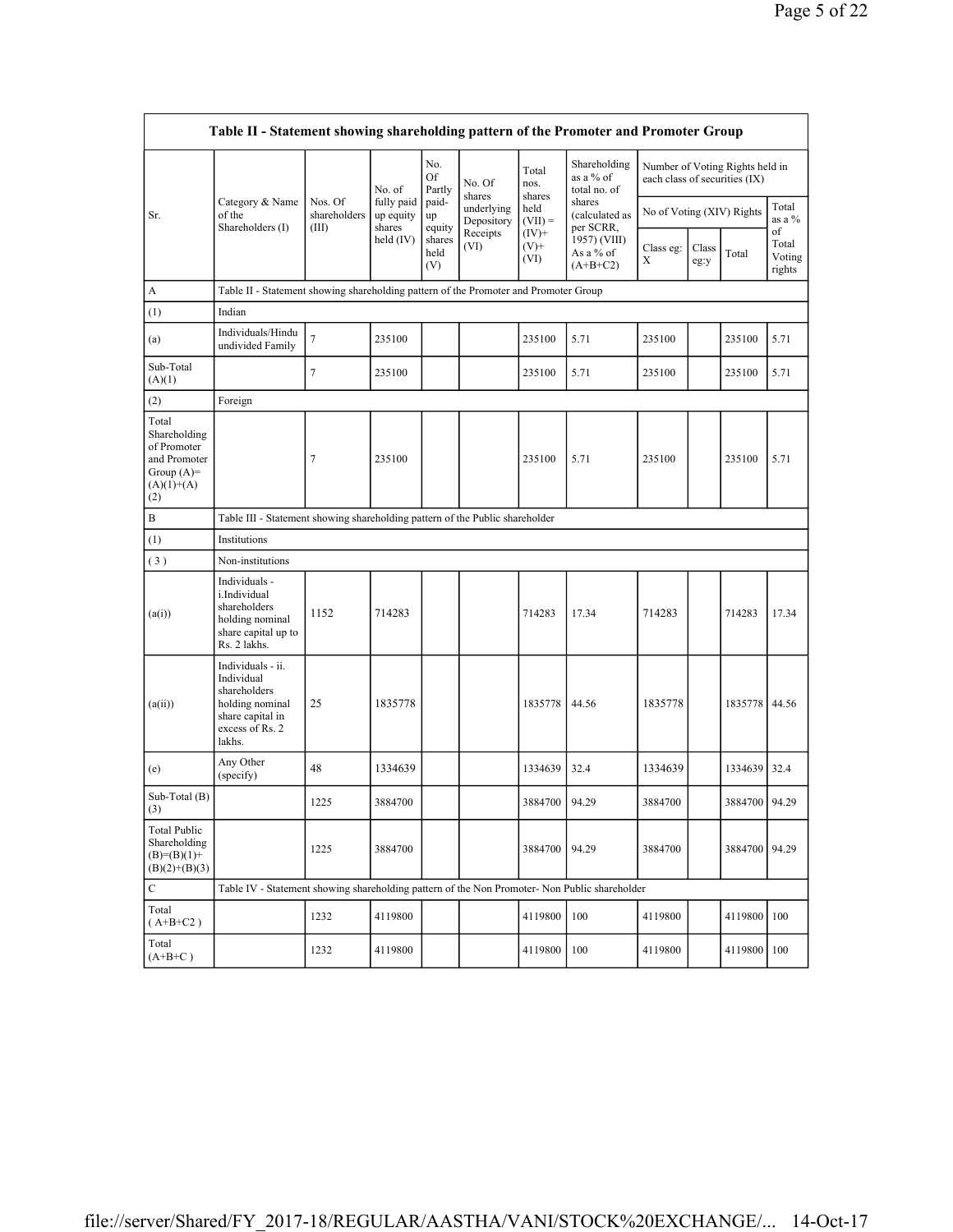|                                                                                          | Table II - Statement showing shareholding pattern of the Promoter and Promoter Group |                                                             |                                                                                                               |                                                                                               |                                          |                                                    |                                                                               |                                         |                                       |  |  |  |  |
|------------------------------------------------------------------------------------------|--------------------------------------------------------------------------------------|-------------------------------------------------------------|---------------------------------------------------------------------------------------------------------------|-----------------------------------------------------------------------------------------------|------------------------------------------|----------------------------------------------------|-------------------------------------------------------------------------------|-----------------------------------------|---------------------------------------|--|--|--|--|
| Sr.                                                                                      | No. Of Shares<br>Underlying<br>Outstanding<br>convertible<br>securities $(X)$        | No. of Shares<br>Underlying<br>Outstanding<br>Warrants (Xi) | No. Of Shares<br>Underlying<br>Outstanding<br>convertible<br>securities and<br>No. Of<br>Warrants (Xi)<br>(a) | Shareholding, as a<br>% assuming full<br>conversion of<br>convertible<br>securities (as a     | Number of<br>Locked in<br>shares $(XII)$ |                                                    | Number of<br><b>Shares</b><br>pledged or<br>otherwise<br>encumbered<br>(XIII) |                                         | Number of<br>equity shares<br>held in |  |  |  |  |
|                                                                                          |                                                                                      |                                                             |                                                                                                               | percentage of diluted<br>share capital) (XI)=<br>$(VII)+(X)$ As a % of<br>$(A+B+C2)$          | No.<br>(a)                               | As a %<br>of total<br><b>Shares</b><br>held<br>(b) | No.<br>(a)                                                                    | As a %<br>of total<br>Shares<br>held(b) | dematerialized<br>form $(XIV)$        |  |  |  |  |
| А                                                                                        |                                                                                      |                                                             |                                                                                                               | Table II - Statement showing shareholding pattern of the Promoter and Promoter Group          |                                          |                                                    |                                                                               |                                         |                                       |  |  |  |  |
| (1)                                                                                      | Indian                                                                               |                                                             |                                                                                                               |                                                                                               |                                          |                                                    |                                                                               |                                         |                                       |  |  |  |  |
| (a)                                                                                      |                                                                                      |                                                             |                                                                                                               | 5.71                                                                                          |                                          |                                                    |                                                                               |                                         | 235100                                |  |  |  |  |
| Sub-Total (A)<br>(1)                                                                     |                                                                                      |                                                             |                                                                                                               | 5.71                                                                                          |                                          |                                                    |                                                                               |                                         | 235100                                |  |  |  |  |
| (2)                                                                                      | Foreign                                                                              |                                                             |                                                                                                               |                                                                                               |                                          |                                                    |                                                                               |                                         |                                       |  |  |  |  |
| Total<br>Shareholding of<br>Promoter and<br>Promoter<br>Group $(A)= (A)$<br>$(1)+(A)(2)$ |                                                                                      |                                                             |                                                                                                               | 5.71                                                                                          |                                          |                                                    |                                                                               |                                         | 235100                                |  |  |  |  |
| $\, {\bf B}$                                                                             |                                                                                      |                                                             |                                                                                                               | Table III - Statement showing shareholding pattern of the Public shareholder                  |                                          |                                                    |                                                                               |                                         |                                       |  |  |  |  |
| (1)                                                                                      | Institutions                                                                         |                                                             |                                                                                                               |                                                                                               |                                          |                                                    |                                                                               |                                         |                                       |  |  |  |  |
| (3)                                                                                      | Non-institutions                                                                     |                                                             |                                                                                                               |                                                                                               |                                          |                                                    |                                                                               |                                         |                                       |  |  |  |  |
| (a(i))                                                                                   |                                                                                      |                                                             |                                                                                                               | 17.34                                                                                         |                                          |                                                    |                                                                               |                                         | 270213                                |  |  |  |  |
| (a(ii))                                                                                  |                                                                                      |                                                             |                                                                                                               | 44.56                                                                                         |                                          |                                                    |                                                                               |                                         | 850278                                |  |  |  |  |
| (e)                                                                                      |                                                                                      |                                                             |                                                                                                               | 32.4                                                                                          |                                          |                                                    |                                                                               |                                         | 1267209                               |  |  |  |  |
| Sub-Total (B)<br>(3)                                                                     |                                                                                      |                                                             |                                                                                                               | 94.29                                                                                         |                                          |                                                    |                                                                               |                                         | 2387700                               |  |  |  |  |
| <b>Total Public</b><br>Shareholding<br>$(B)=(B)(1)+(B)$<br>$(2)+(B)(3)$                  |                                                                                      |                                                             |                                                                                                               | 94.29                                                                                         |                                          |                                                    |                                                                               |                                         | 2387700                               |  |  |  |  |
| $\mathbf C$                                                                              |                                                                                      |                                                             |                                                                                                               | Table IV - Statement showing shareholding pattern of the Non Promoter- Non Public shareholder |                                          |                                                    |                                                                               |                                         |                                       |  |  |  |  |
| Total<br>$(A+B+C2)$                                                                      |                                                                                      |                                                             |                                                                                                               | 100                                                                                           |                                          |                                                    |                                                                               |                                         | 2622800                               |  |  |  |  |
| Total<br>$(A+B+C)$                                                                       |                                                                                      |                                                             |                                                                                                               | 100                                                                                           |                                          |                                                    |                                                                               |                                         | 2622800                               |  |  |  |  |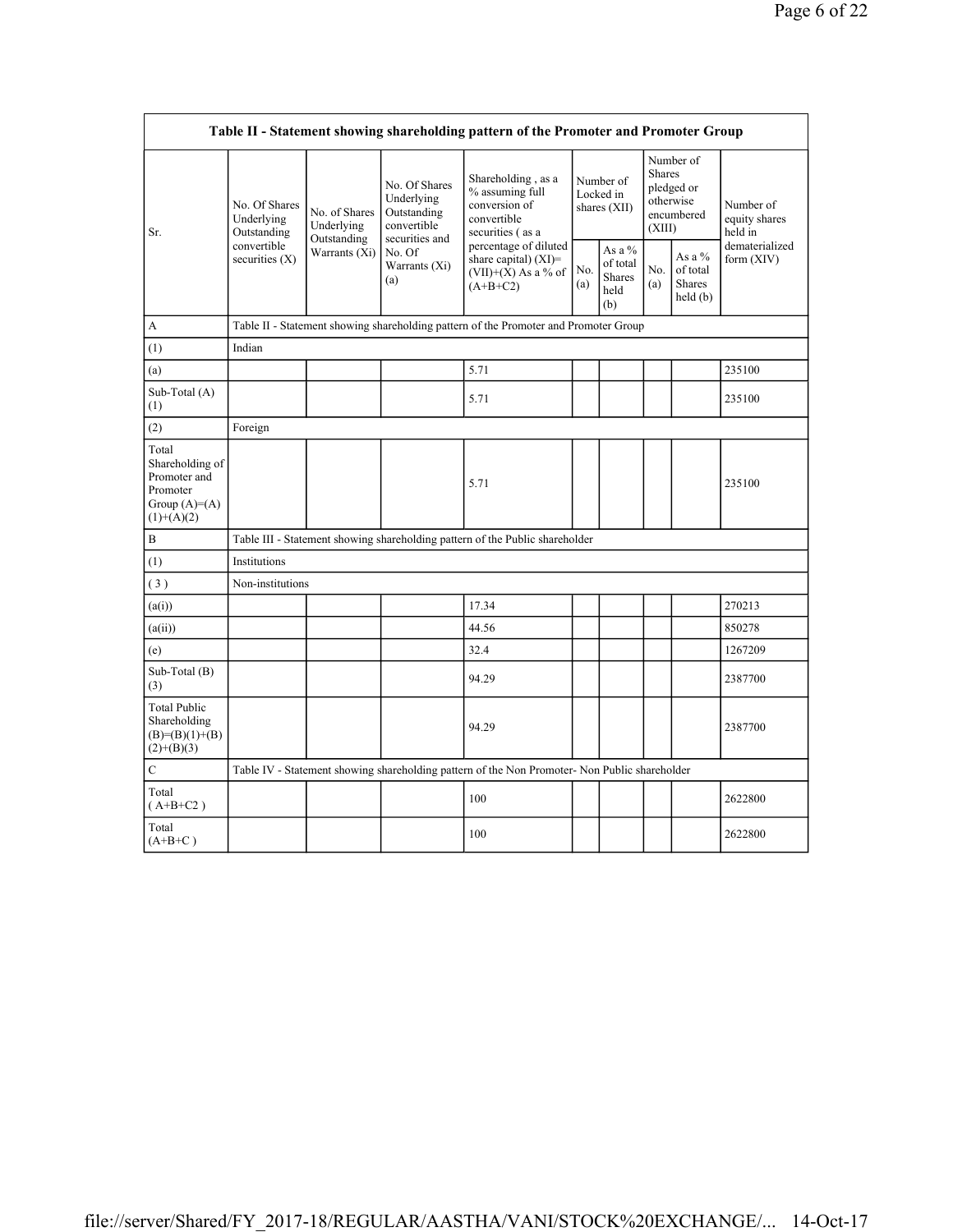|                                                                                                                                                                                              | Individuals/Hindu undivided Family |                                    |                                 |                          |                                |                         |                                |  |  |  |  |  |  |
|----------------------------------------------------------------------------------------------------------------------------------------------------------------------------------------------|------------------------------------|------------------------------------|---------------------------------|--------------------------|--------------------------------|-------------------------|--------------------------------|--|--|--|--|--|--|
| Searial No.                                                                                                                                                                                  | $\mathbf{1}$                       | $\overline{c}$                     | $\overline{3}$                  | $\overline{4}$           | 5                              | 6                       | $\overline{7}$                 |  |  |  |  |  |  |
| Name of the<br>Shareholders (I)                                                                                                                                                              | O P<br><b>SUKHIJA</b>              | <b>RAJ KANTA</b><br><b>SUKHIJA</b> | <b>GAURAV</b><br><b>SUKHIJA</b> | RASHMI<br><b>SUKHIJA</b> | <b>NEELAM</b><br><b>BHATIA</b> | KOMAL<br><b>SUKHIJA</b> | <b>GAURAV</b><br><b>BHATIA</b> |  |  |  |  |  |  |
| PAN(II)                                                                                                                                                                                      | AXSPS8696P                         | AAWPK6240L                         | ARDPS5567Q                      | BBFPS8321F               | AFCPB0391Q                     | ALHPM7231R              | AFZPB0749K                     |  |  |  |  |  |  |
| No. of fully paid<br>up equity shares<br>held $(IV)$                                                                                                                                         | 59400                              | 59200                              | 59000                           | 29000                    | 9800                           | 9500                    | 9200                           |  |  |  |  |  |  |
| No. Of Partly paid-<br>up equity shares<br>held(V)                                                                                                                                           |                                    |                                    |                                 |                          |                                |                         |                                |  |  |  |  |  |  |
| No. Of shares<br>underlying<br>Depository<br>Receipts (VI)                                                                                                                                   |                                    |                                    |                                 |                          |                                |                         |                                |  |  |  |  |  |  |
| Total nos. shares<br>held $(VII) = (IV) +$<br>$(V)+(VI)$                                                                                                                                     | 59400                              | 59200                              | 59000                           | 29000                    | 9800                           | 9500                    | 9200                           |  |  |  |  |  |  |
| Shareholding as a<br>% of total no. of<br>shares (calculated<br>as per SCRR,<br>1957) (VIII) As a<br>% of $(A+B+C2)$                                                                         | 1.44                               | 1.44                               | 1.43                            | 0.7                      | 0.24                           | 0.23                    | 0.22                           |  |  |  |  |  |  |
| Number of Voting Rights held in each class of securities (IX)                                                                                                                                |                                    |                                    |                                 |                          |                                |                         |                                |  |  |  |  |  |  |
| Class eg:X                                                                                                                                                                                   | 59400                              | 59200                              | 59000                           | 29000                    | 9800                           | 9500                    | 9200                           |  |  |  |  |  |  |
| Class eg:y                                                                                                                                                                                   |                                    |                                    |                                 |                          |                                |                         |                                |  |  |  |  |  |  |
| Total                                                                                                                                                                                        | 59400                              | 59200                              | 59000                           | 29000                    | 9800                           | 9500                    | 9200                           |  |  |  |  |  |  |
| Total as a % of<br><b>Total Voting rights</b>                                                                                                                                                | 1.44                               | 1.44                               | 1.43                            | 0.7                      | 0.24                           | 0.23                    | 0.22                           |  |  |  |  |  |  |
| No. Of Shares<br>Underlying<br>Outstanding<br>convertible<br>securities $(X)$                                                                                                                |                                    |                                    |                                 |                          |                                |                         |                                |  |  |  |  |  |  |
| No. of Shares<br>Underlying<br>Outstanding<br>Warrants (Xi)                                                                                                                                  |                                    |                                    |                                 |                          |                                |                         |                                |  |  |  |  |  |  |
| No. Of Shares<br>Underlying<br>Outstanding<br>convertible<br>securities and No.<br>Of Warrants (Xi)<br>(a)                                                                                   |                                    |                                    |                                 |                          |                                |                         |                                |  |  |  |  |  |  |
| Shareholding, as a<br>% assuming full<br>conversion of<br>convertible<br>securities (as a<br>percentage of<br>diluted share<br>capital) $(XI) = (VII)$<br>$+(Xi)(a)$ As a % of<br>$(A+B+C2)$ | 1.44                               | 1.44                               | 1.43                            | 0.7                      | 0.24                           | 0.23                    | 0.22                           |  |  |  |  |  |  |
| Number of Locked in shares (XII)                                                                                                                                                             |                                    |                                    |                                 |                          |                                |                         |                                |  |  |  |  |  |  |
| No. $(a)$                                                                                                                                                                                    |                                    |                                    |                                 |                          |                                |                         |                                |  |  |  |  |  |  |
| As a % of total<br>Shares held (b)                                                                                                                                                           |                                    |                                    |                                 |                          |                                |                         |                                |  |  |  |  |  |  |
| Number of Shares pledged or otherwise encumbered (XIII)                                                                                                                                      |                                    |                                    |                                 |                          |                                |                         |                                |  |  |  |  |  |  |
| No. $(a)$                                                                                                                                                                                    |                                    |                                    |                                 |                          |                                |                         |                                |  |  |  |  |  |  |
| As a % of total<br>Shares held (b)                                                                                                                                                           |                                    |                                    |                                 |                          |                                |                         |                                |  |  |  |  |  |  |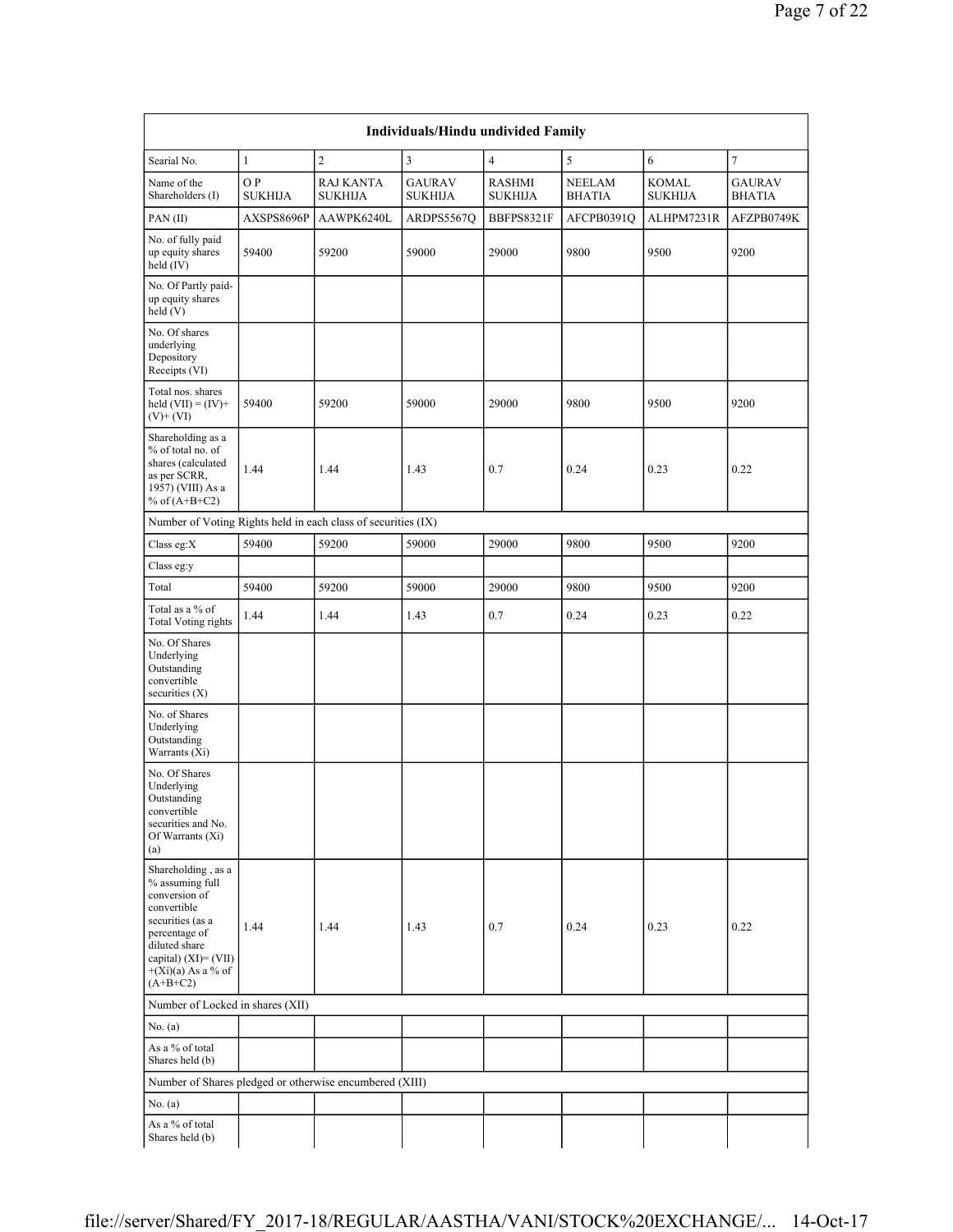| Number of equity<br>shares held in<br>dematerialized<br>form $(XIV)$ | 59400 | 59200 | 59000 | 29000 | 9800 | 9500 | 9200 |  |  |  |
|----------------------------------------------------------------------|-------|-------|-------|-------|------|------|------|--|--|--|
| Reason for not providing PAN                                         |       |       |       |       |      |      |      |  |  |  |
| Reason for not<br>providing PAN                                      |       |       |       |       |      |      |      |  |  |  |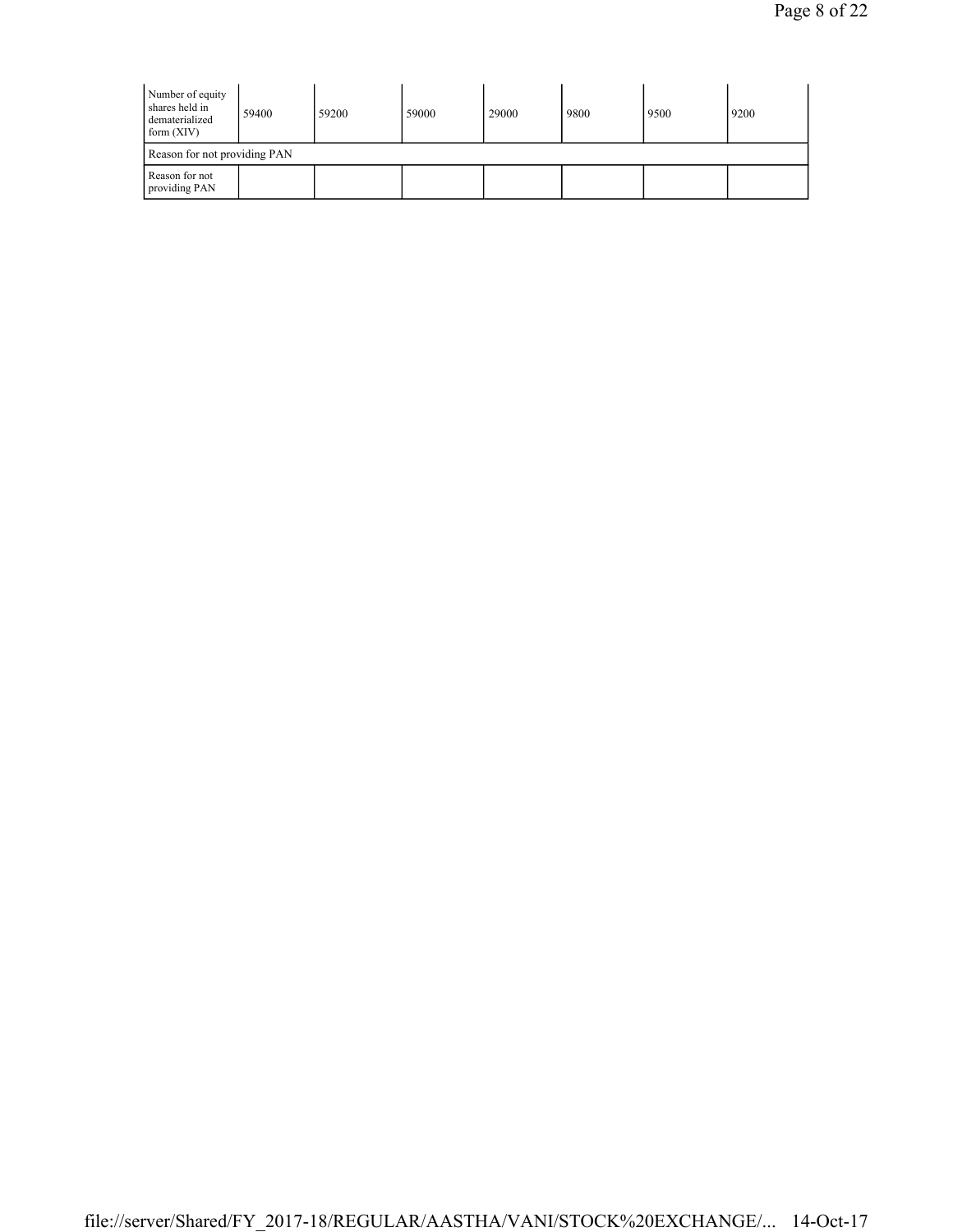|                                                                                                                                                                                           | Individuals/Hindu undivided Family                            |  |  |  |  |  |  |  |  |
|-------------------------------------------------------------------------------------------------------------------------------------------------------------------------------------------|---------------------------------------------------------------|--|--|--|--|--|--|--|--|
| Searial No.                                                                                                                                                                               |                                                               |  |  |  |  |  |  |  |  |
| Name of the<br>Shareholders (I)                                                                                                                                                           | Click here to go back                                         |  |  |  |  |  |  |  |  |
| PAN(II)                                                                                                                                                                                   | Total                                                         |  |  |  |  |  |  |  |  |
| No. of fully paid<br>up equity shares<br>held (IV)                                                                                                                                        | 235100                                                        |  |  |  |  |  |  |  |  |
| No. Of Partly paid-<br>up equity shares<br>held(V)                                                                                                                                        |                                                               |  |  |  |  |  |  |  |  |
| No. Of shares<br>underlying<br>Depository<br>Receipts (VI)                                                                                                                                |                                                               |  |  |  |  |  |  |  |  |
| Total nos. shares<br>held $(VII) = (IV) +$<br>$(V)$ + $(VI)$                                                                                                                              | 235100                                                        |  |  |  |  |  |  |  |  |
| Shareholding as a<br>% of total no. of<br>shares (calculated<br>as per SCRR,<br>1957) (VIII) As a<br>% of $(A+B+C2)$                                                                      | 5.71                                                          |  |  |  |  |  |  |  |  |
|                                                                                                                                                                                           | Number of Voting Rights held in each class of securities (IX) |  |  |  |  |  |  |  |  |
| Class eg:X                                                                                                                                                                                | 235100                                                        |  |  |  |  |  |  |  |  |
| Class eg:y                                                                                                                                                                                |                                                               |  |  |  |  |  |  |  |  |
| Total                                                                                                                                                                                     | 235100                                                        |  |  |  |  |  |  |  |  |
| Total as a % of<br><b>Total Voting rights</b>                                                                                                                                             | 5.71                                                          |  |  |  |  |  |  |  |  |
| No. Of Shares<br>Underlying<br>Outstanding<br>convertible<br>securities $(X)$                                                                                                             |                                                               |  |  |  |  |  |  |  |  |
| No. of Shares<br>Underlying<br>Outstanding<br>Warrants (Xi)                                                                                                                               |                                                               |  |  |  |  |  |  |  |  |
| No. Of Shares<br>Underlying<br>Outstanding<br>convertible<br>securities and No.<br>Of Warrants (Xi)<br>(a)                                                                                |                                                               |  |  |  |  |  |  |  |  |
| Shareholding, as a<br>% assuming full<br>conversion of<br>convertible<br>securities (as a<br>percentage of<br>diluted share<br>capital) (XI)= (VII)<br>$+(Xi)(a)$ As a % of<br>$(A+B+C2)$ | 5.71                                                          |  |  |  |  |  |  |  |  |
| Number of Locked in shares (XII)                                                                                                                                                          |                                                               |  |  |  |  |  |  |  |  |
| No. (a)                                                                                                                                                                                   |                                                               |  |  |  |  |  |  |  |  |
| As a % of total<br>Shares held (b)                                                                                                                                                        |                                                               |  |  |  |  |  |  |  |  |
|                                                                                                                                                                                           | Number of Shares pledged or otherwise encumbered (XIII)       |  |  |  |  |  |  |  |  |
| No. $(a)$                                                                                                                                                                                 |                                                               |  |  |  |  |  |  |  |  |
| As a % of total<br>Shares held (b)                                                                                                                                                        |                                                               |  |  |  |  |  |  |  |  |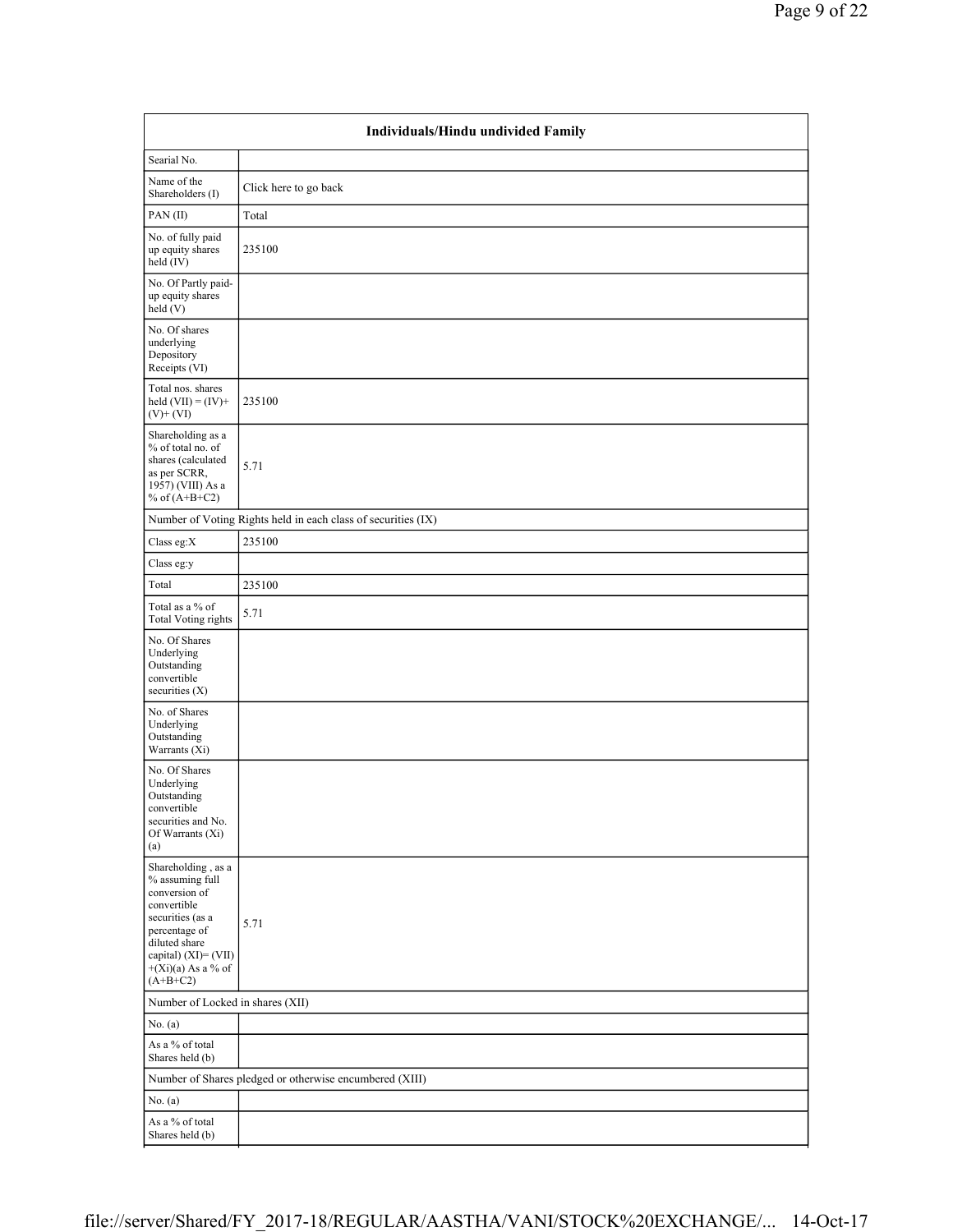| Number of equity<br>shares held in<br>dematerialized<br>form $(XIV)$ | 235100 |
|----------------------------------------------------------------------|--------|
| Reason for not providing PAN                                         |        |
| Reason for not<br>providing PAN                                      |        |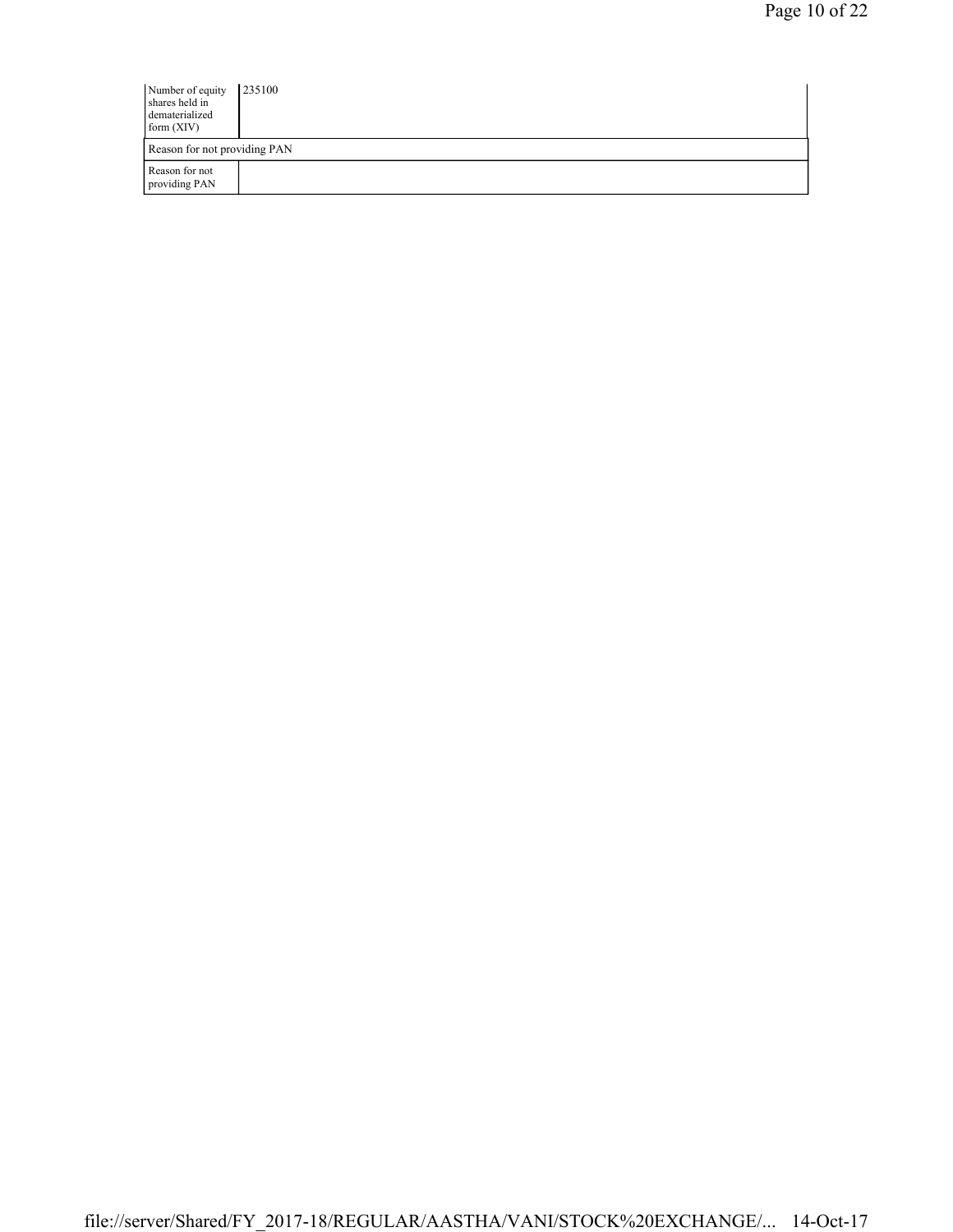|                                                                                                                                                                                          | Individuals - ii. Individual shareholders holding nominal share capital in excess of Rs. 2 lakhs. |                                 |                                                  |                                |                                |                       |                                                |  |  |  |  |  |
|------------------------------------------------------------------------------------------------------------------------------------------------------------------------------------------|---------------------------------------------------------------------------------------------------|---------------------------------|--------------------------------------------------|--------------------------------|--------------------------------|-----------------------|------------------------------------------------|--|--|--|--|--|
| Searial No.                                                                                                                                                                              | $\mathbf{1}$                                                                                      | $\mathbf{2}$                    | 3                                                | $\overline{4}$                 | 5                              | 6                     | $\tau$                                         |  |  |  |  |  |
| Name of the<br>Shareholders (I)                                                                                                                                                          | TARSEM<br><b>SINGH</b>                                                                            | <b>JITENDER</b><br><b>KUMAR</b> | <b>SUKHDEV</b><br><b>SINGH</b><br><b>DHILLON</b> | <b>PRADEEP</b><br><b>KUMAR</b> | <b>SANJEEV</b><br><b>KUMAR</b> | VIJAY<br><b>KUMAR</b> | <b>HARDEEP</b><br><b>SINGH</b><br><b>WAHLA</b> |  |  |  |  |  |
| PAN(II)                                                                                                                                                                                  | BQSPS7016N                                                                                        | AQGPK9865P                      | ZZZZZ9999Z                                       | AQGPK9717L                     | AQLPK9076B                     | AQGPK9864N            | AARPW7993D                                     |  |  |  |  |  |
| No. of fully paid<br>up equity shares<br>held (IV)                                                                                                                                       | 110000                                                                                            | 110000                          | 110000                                           | 110000                         | 110000                         | 100000                | 100000                                         |  |  |  |  |  |
| No. Of Partly paid-<br>up equity shares<br>held (V)                                                                                                                                      |                                                                                                   |                                 |                                                  |                                |                                |                       |                                                |  |  |  |  |  |
| No. Of shares<br>underlying<br>Depository<br>Receipts (VI)                                                                                                                               |                                                                                                   |                                 |                                                  |                                |                                |                       |                                                |  |  |  |  |  |
| Total nos. shares<br>held $(VII) = (IV) +$<br>$(V)+(VI)$                                                                                                                                 | 110000                                                                                            | 110000                          | 110000                                           | 110000                         | 110000                         | 100000                | 100000                                         |  |  |  |  |  |
| Shareholding as a<br>% of total no. of<br>shares (calculated<br>as per SCRR,<br>1957) (VIII) As a<br>% of $(A+B+C2)$                                                                     | 2.67                                                                                              | 2.67                            | 2.67                                             | 2.67                           | 2.67                           | 2.43                  | 2.43                                           |  |  |  |  |  |
| Number of Voting Rights held in each class of securities (IX)                                                                                                                            |                                                                                                   |                                 |                                                  |                                |                                |                       |                                                |  |  |  |  |  |
| Class eg: X                                                                                                                                                                              | 110000                                                                                            | 110000                          | 110000                                           | 110000                         | 110000                         | 100000                | 100000                                         |  |  |  |  |  |
| Class eg:y                                                                                                                                                                               |                                                                                                   |                                 |                                                  |                                |                                |                       |                                                |  |  |  |  |  |
| Total                                                                                                                                                                                    | 110000                                                                                            | 110000                          | 110000                                           | 110000                         | 110000                         | 100000                | 100000                                         |  |  |  |  |  |
| Total as a % of<br><b>Total Voting rights</b>                                                                                                                                            | 2.67                                                                                              | 2.67                            | 2.67                                             | 2.67                           | 2.67                           | 2.43                  | 2.43                                           |  |  |  |  |  |
| No. Of Shares<br>Underlying<br>Outstanding<br>convertible<br>securities $(X)$                                                                                                            |                                                                                                   |                                 |                                                  |                                |                                |                       |                                                |  |  |  |  |  |
| No. of Shares<br>Underlying<br>Outstanding<br>Warrants (Xi)                                                                                                                              |                                                                                                   |                                 |                                                  |                                |                                |                       |                                                |  |  |  |  |  |
| No. Of Shares<br>Underlying<br>Outstanding<br>convertible<br>securities and No.<br>Of Warrants (Xi)<br>(a)                                                                               |                                                                                                   |                                 |                                                  |                                |                                |                       |                                                |  |  |  |  |  |
| Shareholding, as a<br>% assuming full<br>conversion of<br>convertible<br>securities (as a<br>percentage of<br>diluted share<br>capital) $(XI) = (VII)$<br>$+(X)$ As a % of<br>$(A+B+C2)$ | 2.67                                                                                              | 2.67                            | 2.67                                             | 2.67                           | 2.67                           | 2.43                  | 2.43                                           |  |  |  |  |  |
| Number of Locked in shares (XII)                                                                                                                                                         |                                                                                                   |                                 |                                                  |                                |                                |                       |                                                |  |  |  |  |  |
| No. $(a)$                                                                                                                                                                                |                                                                                                   |                                 |                                                  |                                |                                |                       |                                                |  |  |  |  |  |
| As a % of total<br>Shares held (b)                                                                                                                                                       |                                                                                                   |                                 |                                                  |                                |                                |                       |                                                |  |  |  |  |  |
| Number of equity<br>shares held in<br>dematerialized<br>form (XIV)                                                                                                                       | 110000                                                                                            | 110000                          | $\boldsymbol{0}$                                 | 0                              | $\boldsymbol{0}$               | 100000                | 100000                                         |  |  |  |  |  |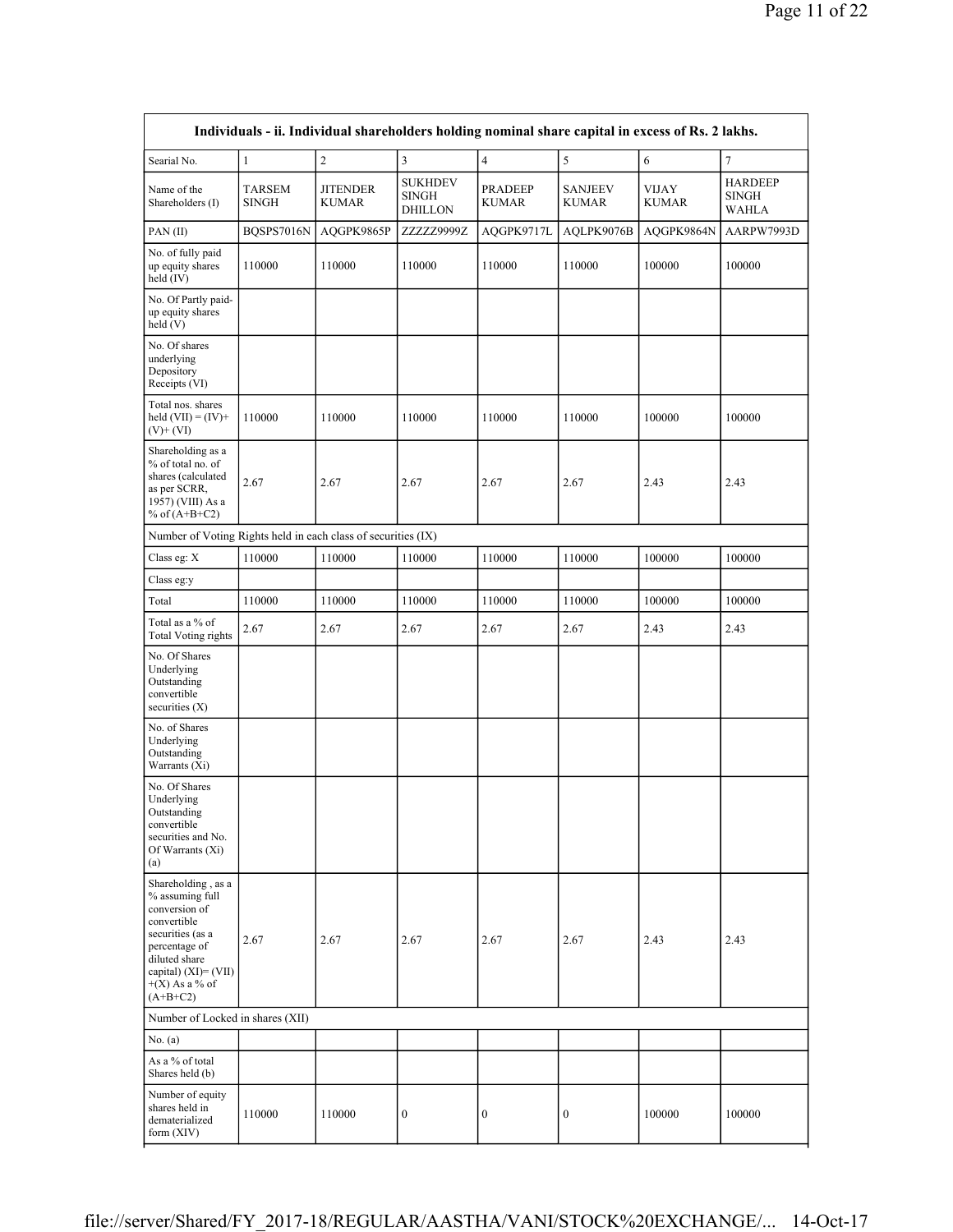|                                 | Reason for not providing PAN |                              |  |  |  |  |  |  |  |  |
|---------------------------------|------------------------------|------------------------------|--|--|--|--|--|--|--|--|
| Reason for not<br>providing PAN |                              | Textual<br>Information $(1)$ |  |  |  |  |  |  |  |  |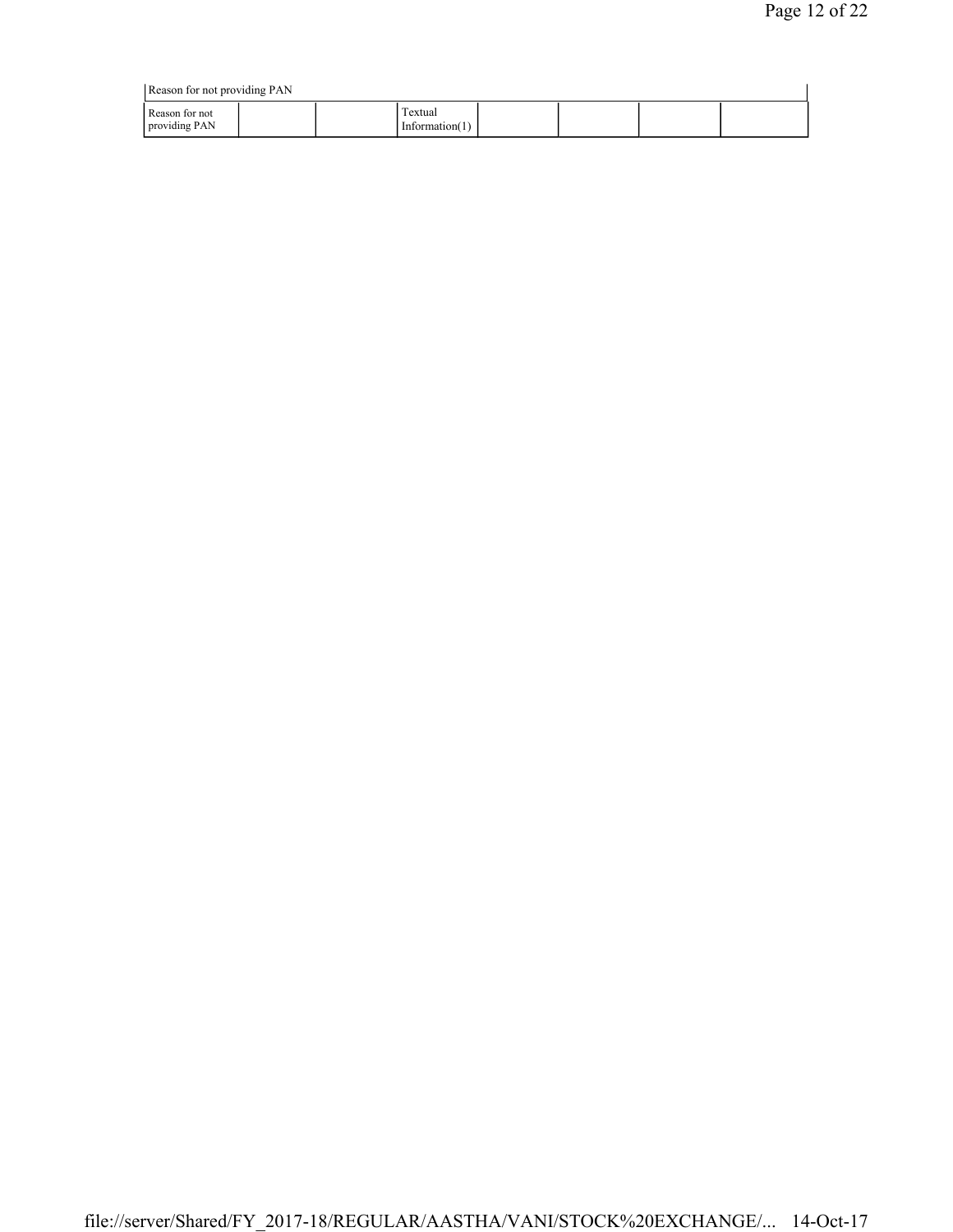| Individuals - ii. Individual shareholders holding nominal share capital in excess of Rs. 2 lakhs.                                                                                        |                                |                              |                                |                               |                                |                                 |                                |  |  |
|------------------------------------------------------------------------------------------------------------------------------------------------------------------------------------------|--------------------------------|------------------------------|--------------------------------|-------------------------------|--------------------------------|---------------------------------|--------------------------------|--|--|
| Searial No.                                                                                                                                                                              | 8                              | 9                            | 10                             | 11                            | 12                             | 13                              | 14                             |  |  |
| Name of the<br>Shareholders (I)                                                                                                                                                          | <b>SURJEET</b><br><b>SINGH</b> | <b>BOHAR</b><br><b>SINGH</b> | <b>BALINDER</b><br><b>KAUR</b> | <b>HARMEET</b><br><b>GHAI</b> | <b>KAMALJIT</b><br><b>GHAI</b> | <b>SATWANTI</b><br><b>BAJAJ</b> | <b>HERIKA</b><br><b>NARANG</b> |  |  |
| PAN(II)                                                                                                                                                                                  | BEBPS1102R                     | BEMPS0144E                   | AQMPK8957G                     | AGOPG7932M                    | AGFPF1592E                     | AASPB4178Q                      | AHJPA5543N                     |  |  |
| No. of fully paid<br>up equity shares<br>held (IV)                                                                                                                                       | 100000                         | 100000                       | 100000                         | 76800                         | 76800                          | 76800                           | 50000                          |  |  |
| No. Of Partly paid-<br>up equity shares<br>held(V)                                                                                                                                       |                                |                              |                                |                               |                                |                                 |                                |  |  |
| No. Of shares<br>underlying<br>Depository<br>Receipts (VI)                                                                                                                               |                                |                              |                                |                               |                                |                                 |                                |  |  |
| Total nos. shares<br>held $(VII) = (IV) +$<br>$(V)$ + $(VI)$                                                                                                                             | 100000                         | 100000                       | 100000                         | 76800                         | 76800                          | 76800                           | 50000                          |  |  |
| Shareholding as a<br>% of total no. of<br>shares (calculated<br>as per SCRR,<br>1957) (VIII) As a<br>% of $(A+B+C2)$                                                                     | 2.43                           | 2.43                         | 2.43                           | 1.86                          | 1.86                           | 1.86                            | 1.21                           |  |  |
| Number of Voting Rights held in each class of securities (IX)                                                                                                                            |                                |                              |                                |                               |                                |                                 |                                |  |  |
| Class eg: X                                                                                                                                                                              | 100000                         | 100000                       | 100000                         | 76800                         | 76800                          | 76800                           | 50000                          |  |  |
| Class eg:y                                                                                                                                                                               |                                |                              |                                |                               |                                |                                 |                                |  |  |
| Total                                                                                                                                                                                    | 100000                         | 100000                       | 100000                         | 76800                         | 76800                          | 76800                           | 50000                          |  |  |
| Total as a % of<br><b>Total Voting rights</b>                                                                                                                                            | 2.43                           | 2.43                         | 2.43                           | 1.86                          | 1.86                           | 1.86                            | 1.21                           |  |  |
| No. Of Shares<br>Underlying<br>Outstanding<br>convertible<br>securities $(X)$                                                                                                            |                                |                              |                                |                               |                                |                                 |                                |  |  |
| No. of Shares<br>Underlying<br>Outstanding<br>Warrants (Xi)                                                                                                                              |                                |                              |                                |                               |                                |                                 |                                |  |  |
| No. Of Shares<br>Underlying<br>Outstanding<br>convertible<br>securities and No.<br>Of Warrants (Xi)<br>(a)                                                                               |                                |                              |                                |                               |                                |                                 |                                |  |  |
| Shareholding, as a<br>% assuming full<br>conversion of<br>convertible<br>securities (as a<br>percentage of<br>diluted share<br>capital) $(XI) = (VII)$<br>$+(X)$ As a % of<br>$(A+B+C2)$ | 2.43                           | 2.43                         | 2.43                           | 1.86                          | 1.86                           | 1.86                            | 1.21                           |  |  |
| Number of Locked in shares (XII)                                                                                                                                                         |                                |                              |                                |                               |                                |                                 |                                |  |  |
| No. $(a)$                                                                                                                                                                                |                                |                              |                                |                               |                                |                                 |                                |  |  |
| As a % of total<br>Shares held (b)                                                                                                                                                       |                                |                              |                                |                               |                                |                                 |                                |  |  |
| Number of equity<br>shares held in<br>dematerialized<br>form (XIV)                                                                                                                       | $\boldsymbol{0}$               | $\boldsymbol{0}$             | $\boldsymbol{0}$               | $\boldsymbol{0}$              | $\boldsymbol{0}$               | $\boldsymbol{0}$                | 50000                          |  |  |
| Reason for not providing PAN                                                                                                                                                             |                                |                              |                                |                               |                                |                                 |                                |  |  |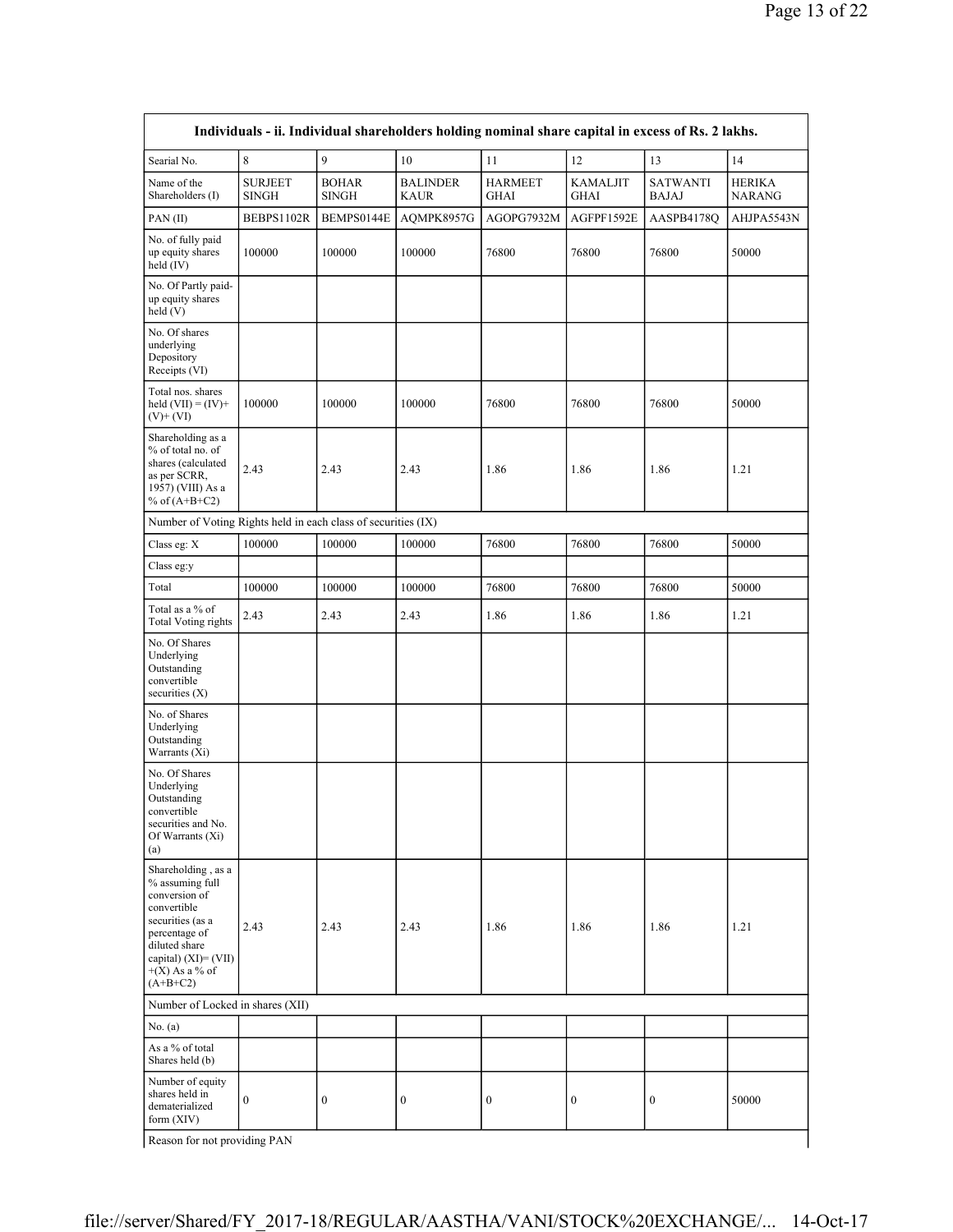| Reason for not<br>providing PAN |
|---------------------------------|
|---------------------------------|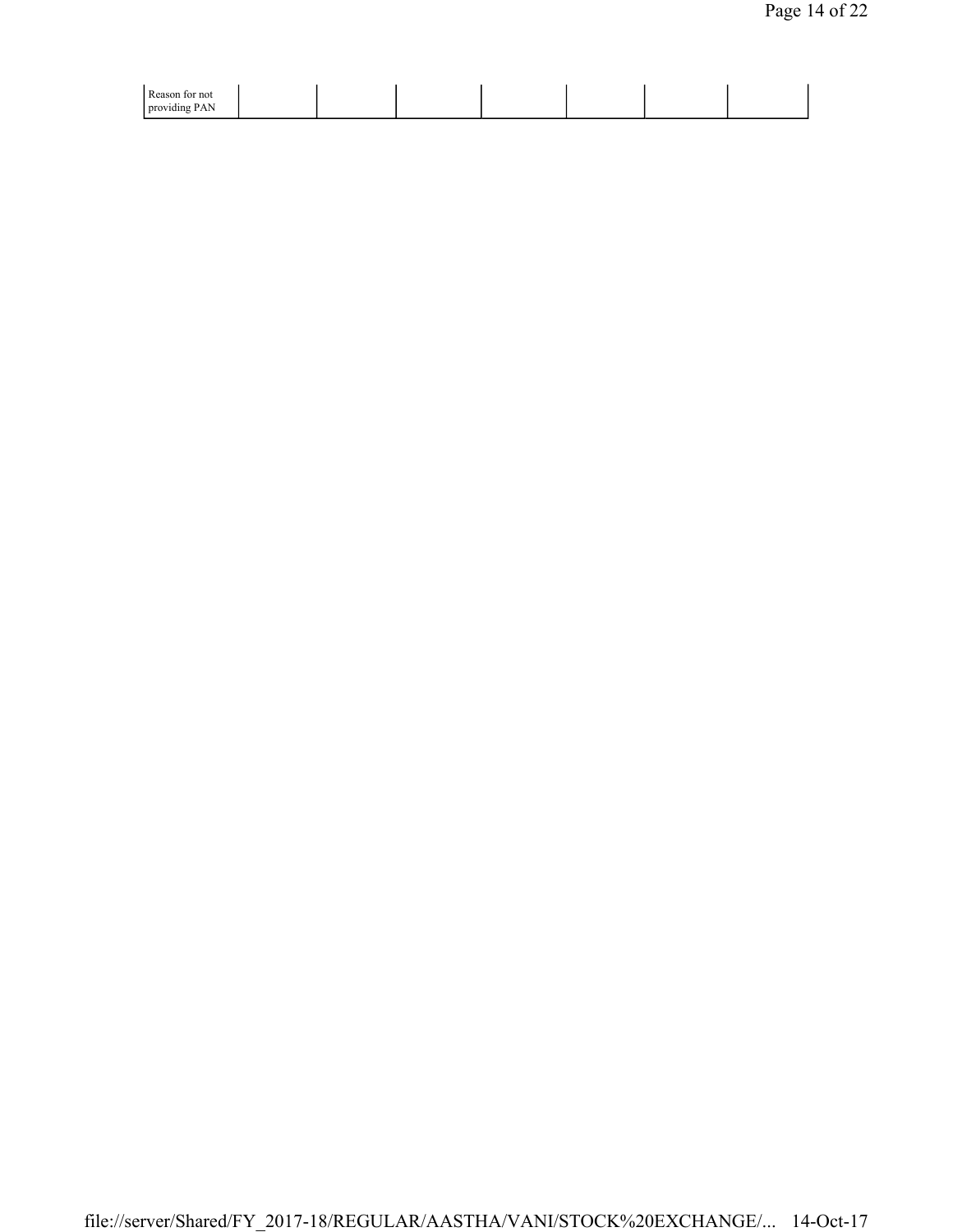| Individuals - ii. Individual shareholders holding nominal share capital in excess of Rs. 2 lakhs.                                                                                        |                               |                               |                               |                               |                                |                                 |                                           |  |  |
|------------------------------------------------------------------------------------------------------------------------------------------------------------------------------------------|-------------------------------|-------------------------------|-------------------------------|-------------------------------|--------------------------------|---------------------------------|-------------------------------------------|--|--|
| Searial No.                                                                                                                                                                              | 15                            | 16                            | 17                            | 18                            | 19                             | 20                              | 21                                        |  |  |
| Name of the<br>Shareholders (I)                                                                                                                                                          | <b>GEETA</b><br><b>CHADHA</b> | <b>MANAN</b><br><b>NARANG</b> | <b>MANSI</b><br><b>NARANG</b> | <b>RAJIV</b><br><b>CHADHA</b> | <b>NAVEEN</b><br><b>NARANG</b> | <b>SUMITRA</b><br><b>NARANG</b> | SATISH<br><b>CHANDER</b><br><b>NARANG</b> |  |  |
| PAN(II)                                                                                                                                                                                  | AGGPC0379Q                    | ACJPN9853B                    | ABTPN4637N                    | AAFPC2849C                    | AADPN0344D                     | AADPN0343E                      | AAAPN0874H                                |  |  |
| No. of fully paid<br>up equity shares<br>held (IV)                                                                                                                                       | 50000                         | 50000                         | 50000                         | 50000                         | 50000                          | 50000                           | 50000                                     |  |  |
| No. Of Partly paid-<br>up equity shares<br>held (V)                                                                                                                                      |                               |                               |                               |                               |                                |                                 |                                           |  |  |
| No. Of shares<br>underlying<br>Depository<br>Receipts (VI)                                                                                                                               |                               |                               |                               |                               |                                |                                 |                                           |  |  |
| Total nos. shares<br>held $(VII) = (IV) +$<br>$(V)+(VI)$                                                                                                                                 | 50000                         | 50000                         | 50000                         | 50000                         | 50000                          | 50000                           | 50000                                     |  |  |
| Shareholding as a<br>% of total no. of<br>shares (calculated<br>as per SCRR,<br>1957) (VIII) As a<br>% of $(A+B+C2)$                                                                     | 1.21                          | 1.21                          | 1.21                          | 1.21                          | 1.21                           | 1.21                            | 1.21                                      |  |  |
| Number of Voting Rights held in each class of securities (IX)                                                                                                                            |                               |                               |                               |                               |                                |                                 |                                           |  |  |
| Class eg: X                                                                                                                                                                              | 50000                         | 50000                         | 50000                         | 50000                         | 50000                          | 50000                           | 50000                                     |  |  |
| Class eg:y                                                                                                                                                                               |                               |                               |                               |                               |                                |                                 |                                           |  |  |
| Total                                                                                                                                                                                    | 50000                         | 50000                         | 50000                         | 50000                         | 50000                          | 50000                           | 50000                                     |  |  |
| Total as a % of<br><b>Total Voting rights</b>                                                                                                                                            | 1.21                          | 1.21                          | 1.21                          | 1.21                          | 1.21                           | 1.21                            | 1.21                                      |  |  |
| No. Of Shares<br>Underlying<br>Outstanding<br>convertible<br>securities $(X)$                                                                                                            |                               |                               |                               |                               |                                |                                 |                                           |  |  |
| No. of Shares<br>Underlying<br>Outstanding<br>Warrants (Xi)                                                                                                                              |                               |                               |                               |                               |                                |                                 |                                           |  |  |
| No. Of Shares<br>Underlying<br>Outstanding<br>convertible<br>securities and No.<br>Of Warrants (Xi)<br>(a)                                                                               |                               |                               |                               |                               |                                |                                 |                                           |  |  |
| Shareholding, as a<br>% assuming full<br>conversion of<br>convertible<br>securities (as a<br>percentage of<br>diluted share<br>capital) $(XI) = (VII)$<br>$+(X)$ As a % of<br>$(A+B+C2)$ | 1.21                          | 1.21                          | 1.21                          | 1.21                          | 1.21                           | 1.21                            | 1.21                                      |  |  |
| Number of Locked in shares (XII)                                                                                                                                                         |                               |                               |                               |                               |                                |                                 |                                           |  |  |
| No. $(a)$                                                                                                                                                                                |                               |                               |                               |                               |                                |                                 |                                           |  |  |
| As a % of total<br>Shares held (b)                                                                                                                                                       |                               |                               |                               |                               |                                |                                 |                                           |  |  |
| Number of equity<br>shares held in<br>dematerialized<br>form (XIV)                                                                                                                       | 50000                         | 50000                         | 50000                         | 50000                         | 50000                          | $50000\,$                       | 50000                                     |  |  |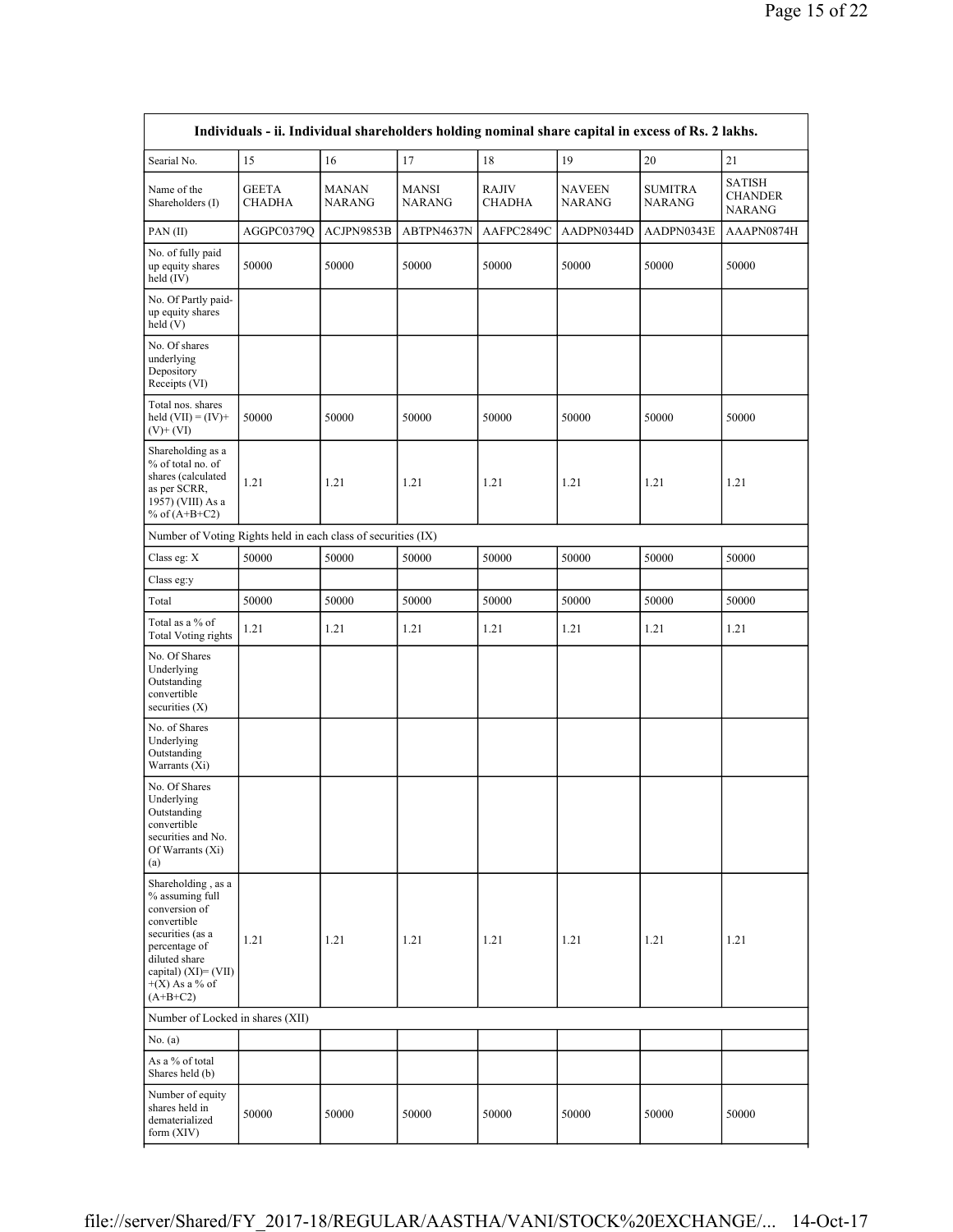| Reason for not providing PAN    |  |  |  |  |  |  |  |
|---------------------------------|--|--|--|--|--|--|--|
| Reason for not<br>providing PAN |  |  |  |  |  |  |  |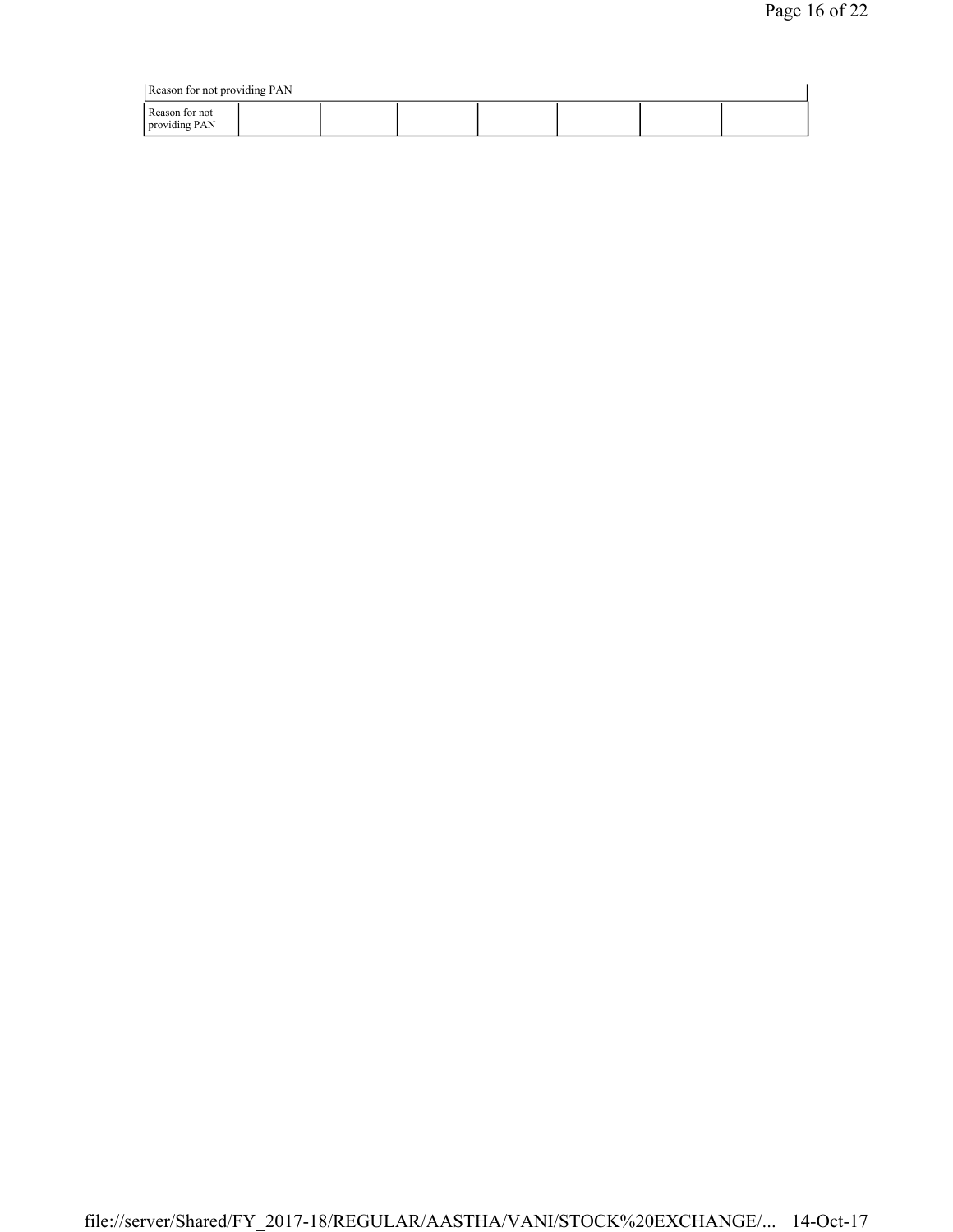| Individuals - ii. Individual shareholders holding nominal share capital in excess of Rs. 2 lakhs.                                                                                        |                                                               |                      |                       |  |  |  |  |
|------------------------------------------------------------------------------------------------------------------------------------------------------------------------------------------|---------------------------------------------------------------|----------------------|-----------------------|--|--|--|--|
| Searial No.                                                                                                                                                                              | 22                                                            | 23                   |                       |  |  |  |  |
| Name of the<br>Shareholders (I)                                                                                                                                                          | <b>BHALINDER GHAI</b>                                         | ROMESH CHANDER BAJAJ | Click here to go back |  |  |  |  |
| PAN(II)                                                                                                                                                                                  | AGVPG6895Q                                                    | AASPB4177B           | Total                 |  |  |  |  |
| No. of fully paid<br>up equity shares<br>held $(IV)$                                                                                                                                     | 45250                                                         | 41150                | 1766800               |  |  |  |  |
| No. Of Partly paid-<br>up equity shares<br>held (V)                                                                                                                                      |                                                               |                      |                       |  |  |  |  |
| No. Of shares<br>underlying<br>Depository<br>Receipts (VI)                                                                                                                               |                                                               |                      |                       |  |  |  |  |
| Total nos. shares<br>held $(VII) = (IV) +$<br>$(V)+(VI)$                                                                                                                                 | 45250                                                         | 41150                | 1766800               |  |  |  |  |
| Shareholding as a<br>% of total no. of<br>shares (calculated<br>as per SCRR,<br>1957) (VIII) As a<br>% of $(A+B+C2)$                                                                     | 1.1                                                           | $\mathbf{1}$         | 42.89                 |  |  |  |  |
|                                                                                                                                                                                          | Number of Voting Rights held in each class of securities (IX) |                      |                       |  |  |  |  |
| Class eg: X                                                                                                                                                                              | 45250                                                         | 41150                | 1766800               |  |  |  |  |
| Class eg:y                                                                                                                                                                               |                                                               |                      |                       |  |  |  |  |
| Total                                                                                                                                                                                    | 45250                                                         | 41150                | 1766800               |  |  |  |  |
| Total as a % of<br>Total Voting rights                                                                                                                                                   | 1.1                                                           | 1                    | 42.89                 |  |  |  |  |
| No. Of Shares<br>Underlying<br>Outstanding<br>convertible<br>securities $(X)$                                                                                                            |                                                               |                      |                       |  |  |  |  |
| No. of Shares<br>Underlying<br>Outstanding<br>Warrants (Xi)                                                                                                                              |                                                               |                      |                       |  |  |  |  |
| No. Of Shares<br>Underlying<br>Outstanding<br>convertible<br>securities and No.<br>Of Warrants (Xi)<br>(a)                                                                               |                                                               |                      |                       |  |  |  |  |
| Shareholding, as a<br>% assuming full<br>conversion of<br>convertible<br>securities (as a<br>percentage of<br>diluted share<br>capital) $(XI) = (VII)$<br>$+(X)$ As a % of<br>$(A+B+C2)$ | 1.1                                                           | 1                    | 42.89                 |  |  |  |  |
| Number of Locked in shares (XII)                                                                                                                                                         |                                                               |                      |                       |  |  |  |  |
| No. (a)                                                                                                                                                                                  |                                                               |                      |                       |  |  |  |  |
| As a % of total<br>Shares held (b)                                                                                                                                                       |                                                               |                      |                       |  |  |  |  |
| Number of equity<br>shares held in<br>dematerialized<br>form (XIV)                                                                                                                       | $\boldsymbol{0}$                                              | $\boldsymbol{0}$     | 820000                |  |  |  |  |
| Reason for not providing PAN                                                                                                                                                             |                                                               |                      |                       |  |  |  |  |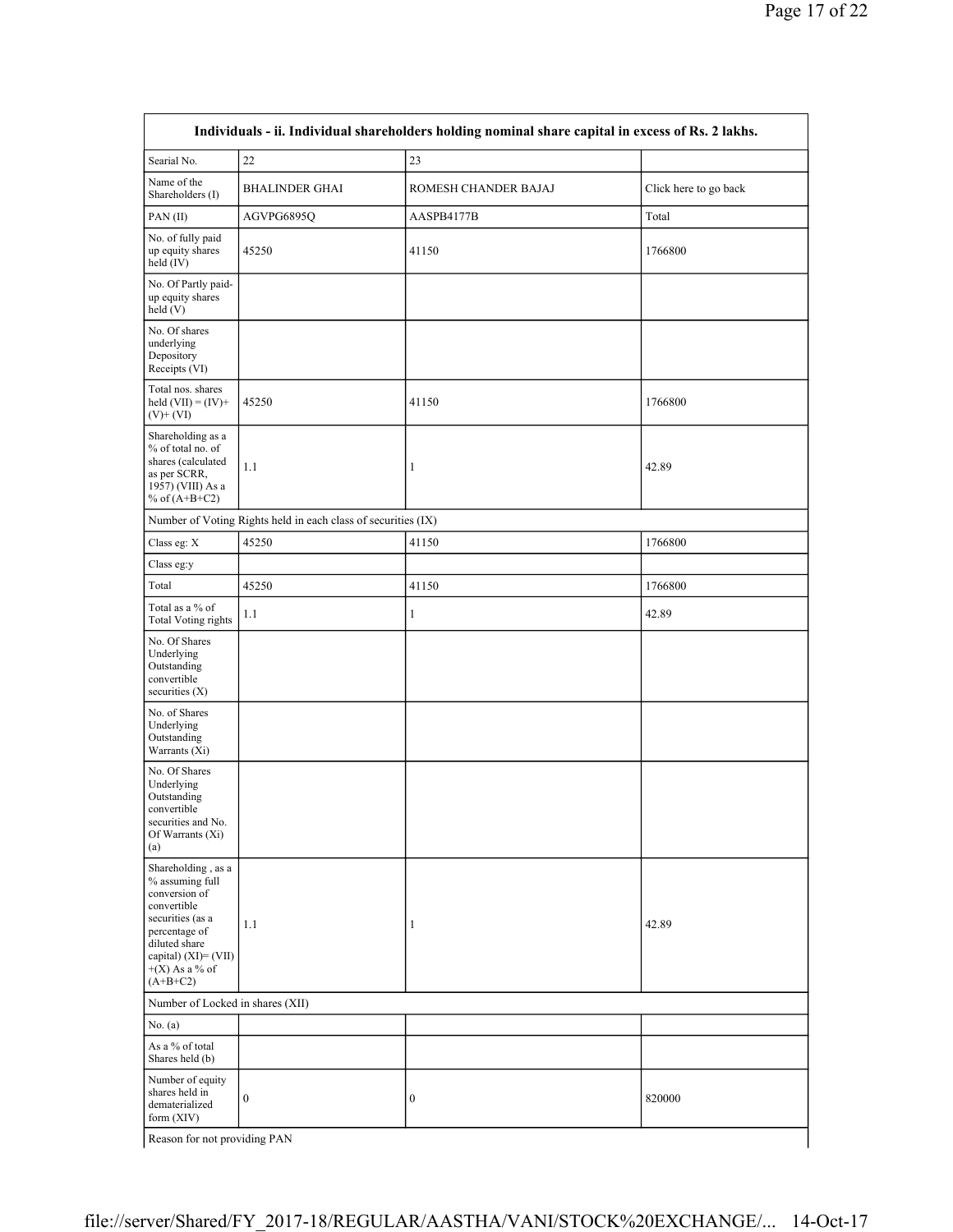| Reason for not |  |
|----------------|--|
| providing PAN  |  |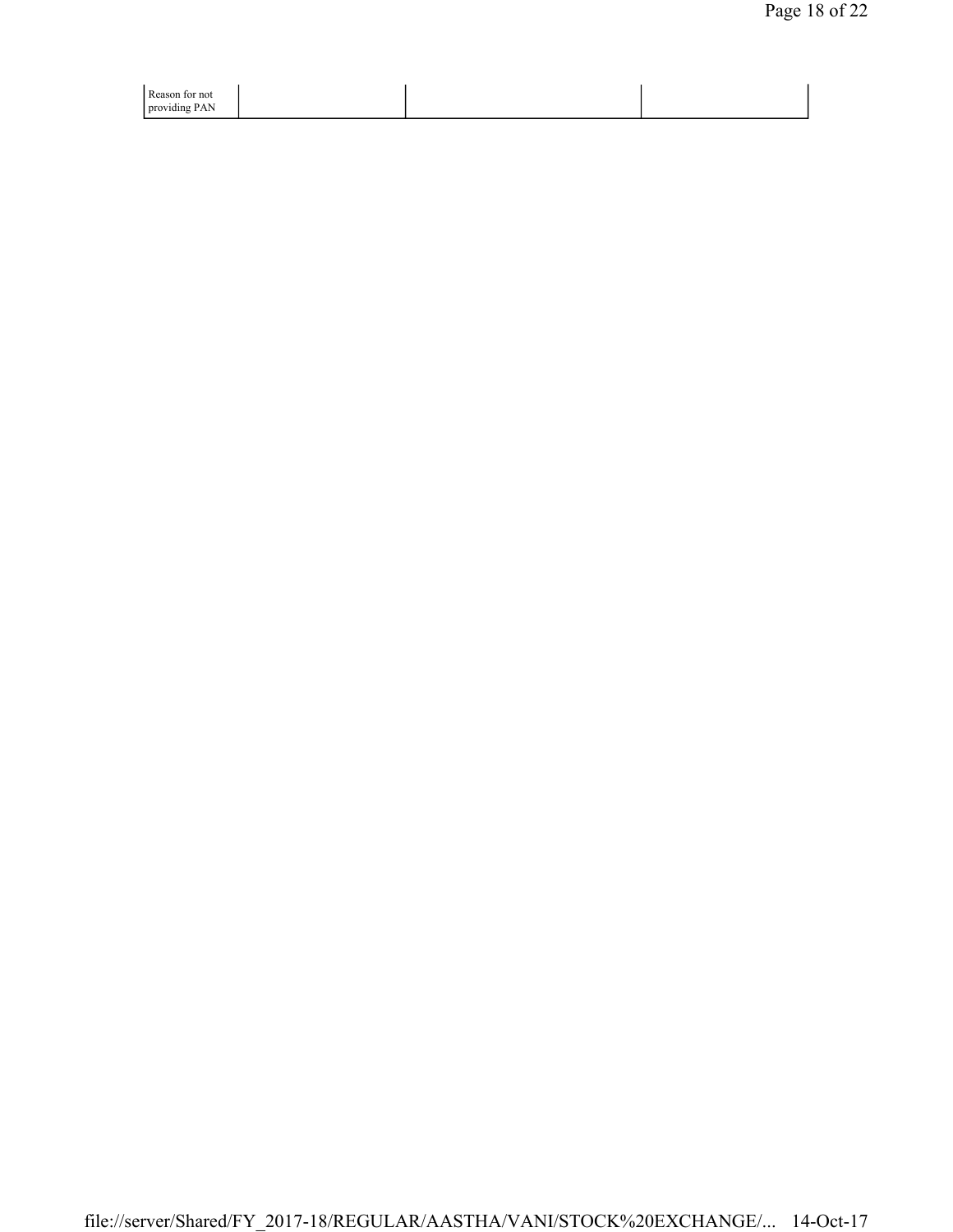| <b>Text Block</b>      |                                                                                                                                           |  |  |  |  |
|------------------------|-------------------------------------------------------------------------------------------------------------------------------------------|--|--|--|--|
| Textual Information(1) | The company is continuously in correspondence with Mr. Sukhdev Singh Dhillon for furnishing the PAN,<br>but the same is not yet provided. |  |  |  |  |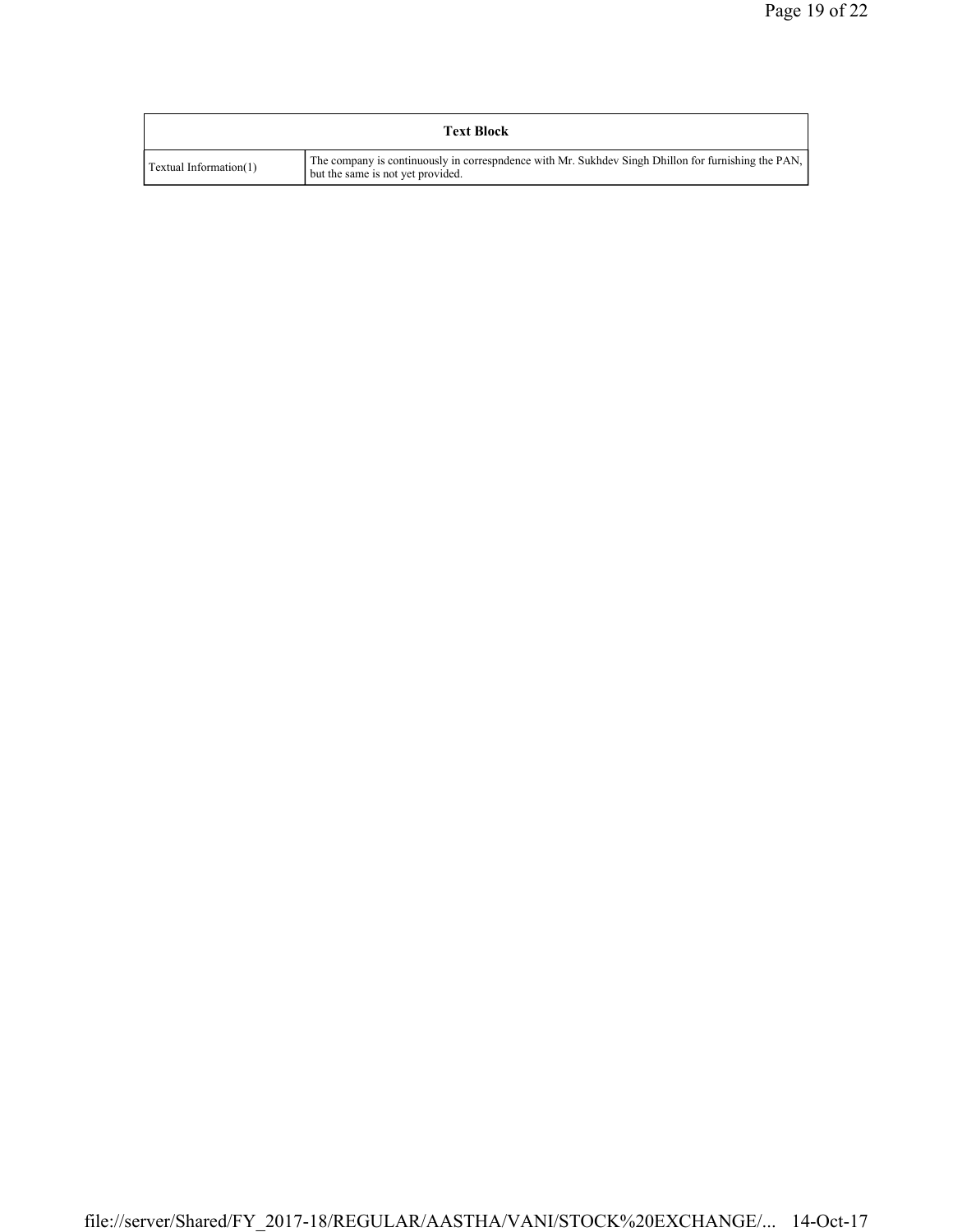| Searial No.                                                                                                                                                                           | $\mathbf{1}$                                                  | $\overline{2}$                            | $\overline{3}$                            | $\overline{4}$                            |                          |
|---------------------------------------------------------------------------------------------------------------------------------------------------------------------------------------|---------------------------------------------------------------|-------------------------------------------|-------------------------------------------|-------------------------------------------|--------------------------|
| Category                                                                                                                                                                              | <b>Bodies Corporate</b>                                       | <b>HUF</b>                                | ${\rm HUF}$                               | <b>HUF</b>                                |                          |
| Category / More<br>than 1 percentage                                                                                                                                                  | More than 1 percentage<br>of shareholding                     | More than 1 percentage<br>of shareholding | More than 1 percentage<br>of shareholding | More than 1 percentage<br>of shareholding |                          |
| Name of the<br>Shareholders (I)                                                                                                                                                       | <b>NAU NIDH FINANCE</b><br><b>LIMITED</b>                     | <b>MANAN NARANG</b><br>(HUF)              | NAVEEN NARANG<br>(HUF)                    | <b>SATISH CHANDER</b><br>NARANG (HUF)     | Click here<br>to go back |
| PAN(II)                                                                                                                                                                               | AABCN5075G                                                    | AAJHM5838B                                | AACHN4022M                                | AAAHS6461F                                | Total                    |
| No. of the<br>Shareholders (I)                                                                                                                                                        | 1                                                             | $\mathbf{1}$                              | $\mathbf{1}$                              | $\mathbf{1}$                              | $\boldsymbol{0}$         |
| No. of fully paid<br>up equity shares<br>held (IV)                                                                                                                                    | 1000000                                                       | 50000                                     | 50000                                     | 50000                                     | $\boldsymbol{0}$         |
| No. Of Partly paid-<br>up equity shares<br>held(V)                                                                                                                                    |                                                               |                                           |                                           |                                           |                          |
| No. Of shares<br>underlying<br>Depository<br>Receipts (VI)                                                                                                                            |                                                               |                                           |                                           |                                           |                          |
| Total nos. shares<br>held $(VII) = (IV) +$<br>$(V)$ + $(VI)$                                                                                                                          | 1000000                                                       | 50000                                     | 50000                                     | 50000                                     | $\boldsymbol{0}$         |
| Shareholding as a<br>% of total no. of<br>shares (calculated<br>as per SCRR,<br>1957) (VIII) As a<br>% of $(A+B+C2)$                                                                  | 24.27                                                         | 1.21                                      | 1.21                                      | 1.21                                      | $\boldsymbol{0}$         |
|                                                                                                                                                                                       | Number of Voting Rights held in each class of securities (IX) |                                           |                                           |                                           |                          |
| Class eg: X                                                                                                                                                                           | 1000000                                                       | 50000                                     | 50000                                     | 50000                                     | $\boldsymbol{0}$         |
| Class eg:y                                                                                                                                                                            |                                                               |                                           |                                           |                                           |                          |
| Total                                                                                                                                                                                 | 1000000                                                       | 50000                                     | 50000                                     | 50000                                     | $\bf{0}$                 |
| Total as a % of<br><b>Total Voting rights</b>                                                                                                                                         | 24.27                                                         | 1.21                                      | 1.21                                      | 1.21                                      | $\boldsymbol{0}$         |
| No. Of Shares<br>Underlying<br>Outstanding<br>convertible<br>securities $(X)$                                                                                                         |                                                               |                                           |                                           |                                           |                          |
| No. of Shares<br>Underlying<br>Outstanding<br>Warrants (Xi)                                                                                                                           |                                                               |                                           |                                           |                                           |                          |
| No. Of Shares<br>Underlying<br>Outstanding<br>convertible<br>securities and No.<br>Of Warrants (Xi)<br>(a)                                                                            |                                                               |                                           |                                           |                                           |                          |
| Shareholding, as a<br>% assuming full<br>conversion of<br>convertible<br>securities (as a<br>percentage of<br>diluted share<br>capital) (XI)= (VII)<br>$+(X)$ As a % of<br>$(A+B+C2)$ | 24.27                                                         | 1.21                                      | 1.21                                      | 1.21                                      | $\bf{0}$                 |
| Number of Locked in shares (XII)                                                                                                                                                      |                                                               |                                           |                                           |                                           |                          |